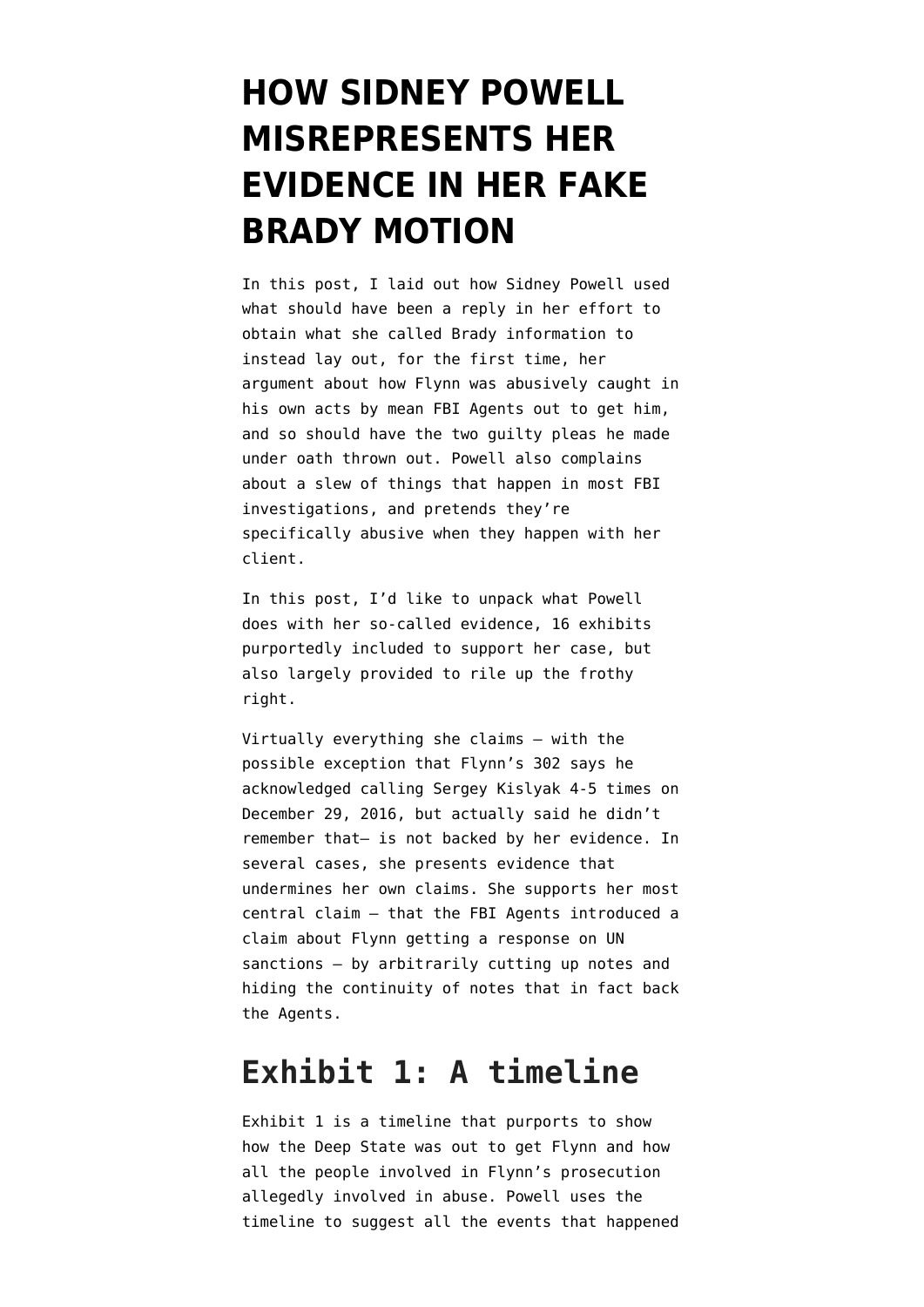#### at DOJ and FBI over a two year was a focused effort to get her client and his boss.

The real *evidence* the government had long suppressed caused a cavalcade of major events—many within mere days of Mr. Flynn's plea—and all unknown to him before it. Lisa Page, Special Counsel to Deputy Director McCabe, resigned; she had edited Mr. Flynn's 302 and was part of the small, high-level group that strategically planned his ambush. Lead Agent Peter Strzok was demoted from the Mueller investigation and ultimately fired. Strzok, who had met extensively with McCabe and the high-level, small group, was primarily responsible for creating the only basis for the charge alleged against Flynn. [emphasis original]

But the timeline is not "*evidence*" at all. For example, she includes a slew of events that we know don't relate to her narrative, but which she claims do, including:

- Andrew McCabe's firing for (allegedly) lying to the Inspector General about leaking information that confirmed a criminal investigation into the Clinton Foundation during the campaign
- Lisa Page's departure from Mueller's team, which texts to Strzok that Powell chooses not to include makes clear was planned from the time she joined Mueller's team
- Rachel Brand's resignation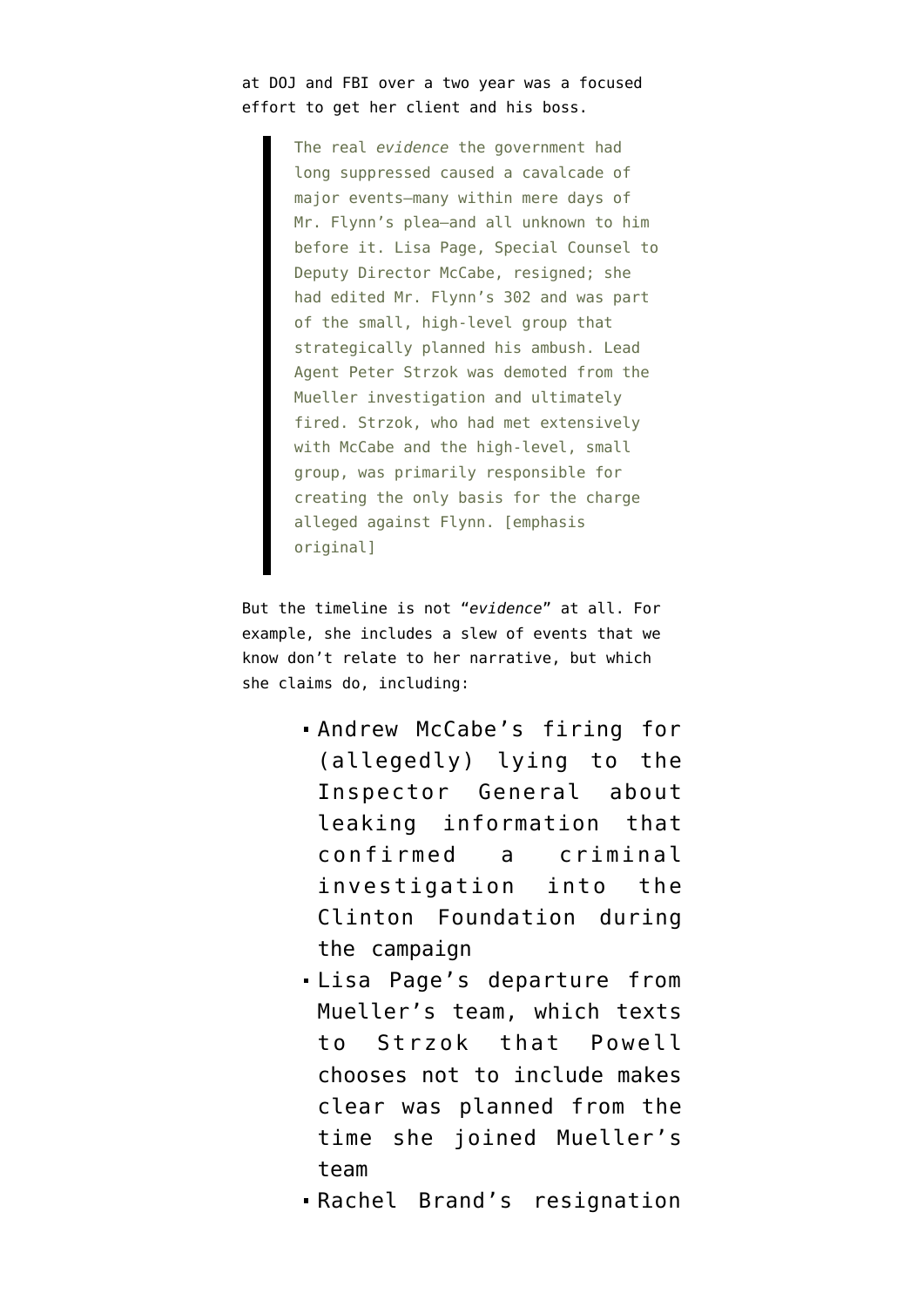(as well as the career moves of a bunch of other people that likely don't relate to Flynn, but are probably best explained by Christopher Wray bringing in his own team)

The timeline includes notable gaps including:

- President Obama's warning to Trump not to hire Mike Flynn, based off issues that did not relate to Trump
- Elijah Cummings' [letter](https://oversight.house.gov/sites/democrats.oversight.house.gov/files/documents/2016-11-18.EEC%20to%20Pence.pdf) to Mike Pence about Flynn's problematic meetings with Turkey, which explains the urgency behind DOJ's FARA questions
- Mention of the December 23 and 31, 2016 calls from Kislyak to Flynn, which he also lied about; the December 23 call is utterly central to one of Powell's key claims against the FBI Agents
- Details around White House requests in early 2017 to see the information on Flynn, which explains some of the texts (indicating what a challenge it was to investigate Flynn and concerns about documenting his interview before he left) Powell elsewhere says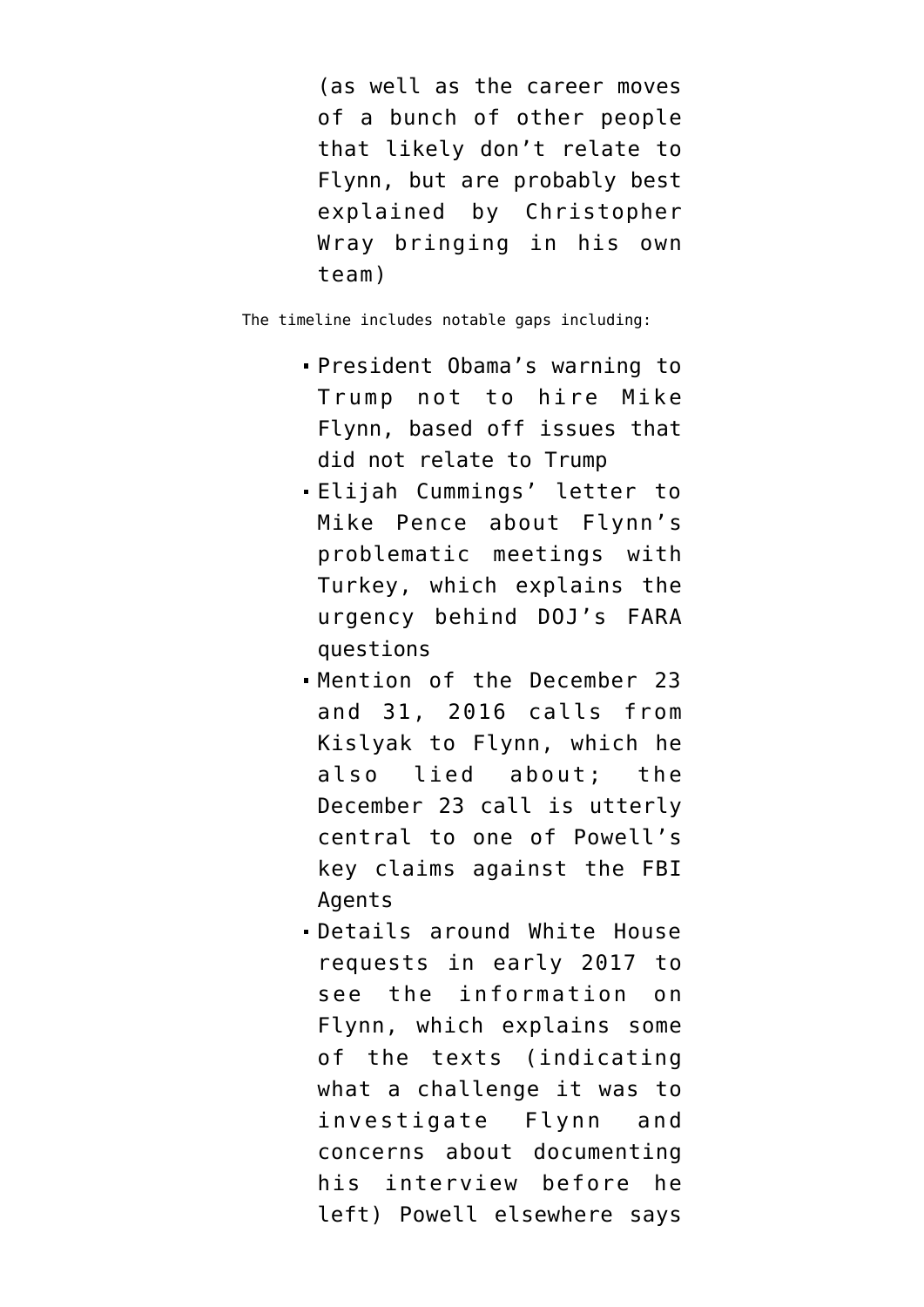are damning

The [John Dowd call](https://www.courtlistener.com/recap/gov.uscourts.dcd.191592/gov.uscourts.dcd.191592.80.1_8.pdf) to Rob Kelner pressuring him not to cooperate

The timeline includes evidence that conflicts with Sidney Powell's argument, including:

- A quote from Strzok making it clear that in an unfiltered text to Page, he believed Flynn had lied
- A description of how Rudolph Contreras recused from the Flynn case as soon as it would have become clear to him that Strzok was involved
- A 302 from Lisa Page undermining her claim that there were "many" meetings to strategize on Flynn's interview

# **Exhibit 2: Cherrypicked Strzok-Page texts**

Exhibit 2 is a [cherry-picked selection of texts](https://www.courtlistener.com/recap/gov.uscourts.dcd.191592/gov.uscourts.dcd.191592.129.4.pdf) from Peter Strzok and Lisa Page.

For example, Powell claims,

The belatedly-disclosed Strzok-Page texts make clear that the agents left the interview with a firm conviction Mr. Flynn was being honest, and they maintained that conviction despite strong expressions of disbelief and cries of "bullshit" from their colleagues.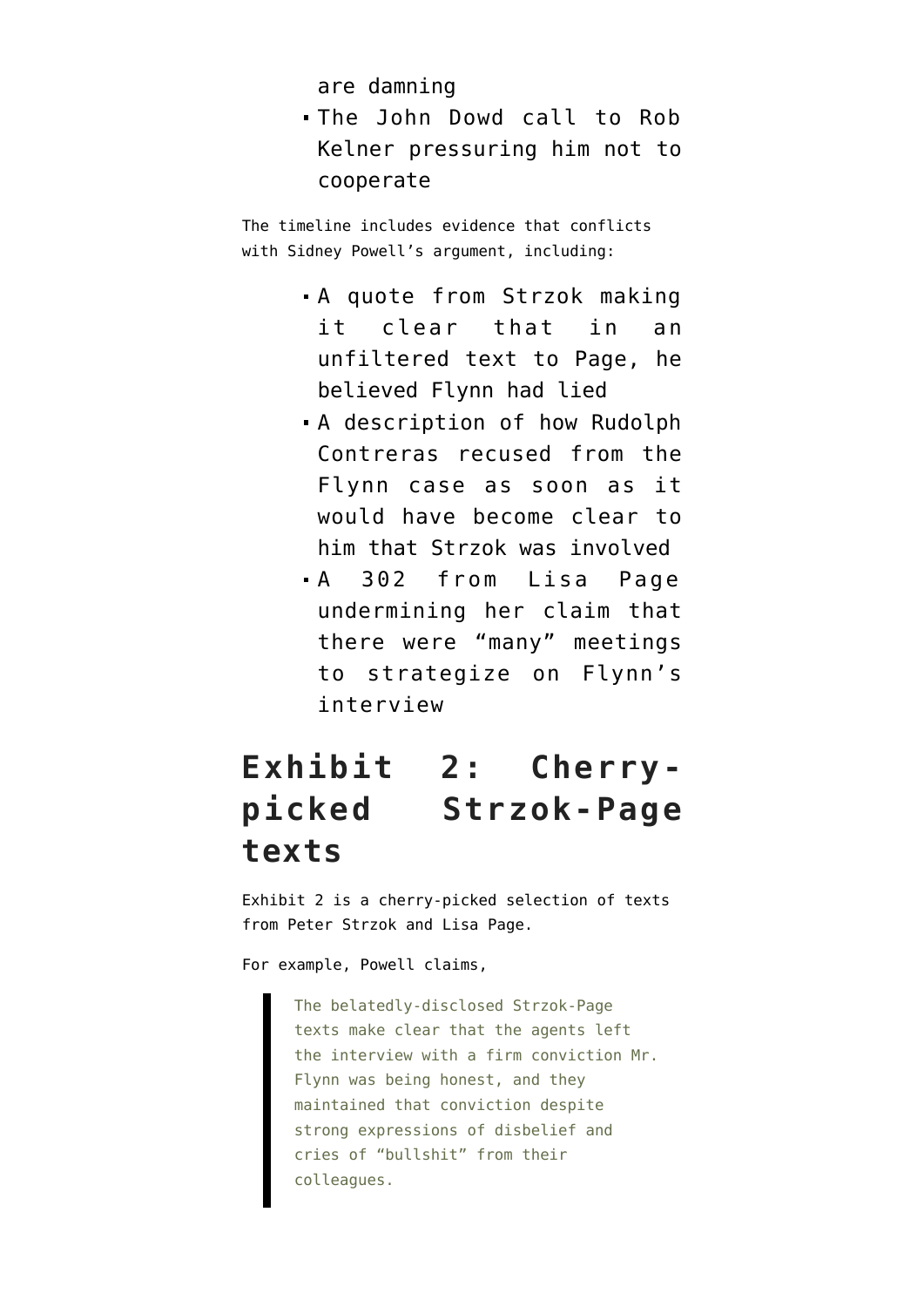But one of the texts she includes quotes Strzok describing his, "excitement knowing we had just heard him denying it all, knowing we'd have to pivot into asking." That comment actually confirms that even in an unguarded moment, there was no doubt in Strzok's mind that Flynn had lied about the events.

She claims that a text that very obviously pertains to Strzok's ongoing efforts to pursue leakers — including [leakers who harm Trump](https://www.emptywheel.net/2018/09/11/the-frothy-right-is-furious-that-peter-strzok-pursued-the-guy-leaking-about-carter-page/) [associates](https://www.emptywheel.net/2018/09/11/the-frothy-right-is-furious-that-peter-strzok-pursued-the-guy-leaking-about-carter-page/) — and suggests it has something to do with animus against Flynn.

> April 20, 2017, Strzok texts Page: "I had literally just gone to find this phone to tell you I want to talk to you about media leak strategy with DOJ before you go." Ex. 2.

This text is instead proof that, rather than being part of a plot to leak information to harm Trump associates, Strzok and Page continued to pursue all leakers, including those damaging Trump associates.

Significantly, Powell does not submit a single text that shows animus towards Flynn personally, as opposed to Trump. Indeed, she includes a text discussing [this article](https://www.nytimes.com/2016/07/20/magazine/how-donald-trump-picked-his-running-mate.html) on how Trump picked Pence as a running mate; it mentions Flynn, but neither Page nor Strzok mention that (or any concern that he might have picked someone who was already regarded a counterintelligence concern).

# **Exhibit 3: Cherrypicked Comey memos**

[Exhibit 3](https://www.courtlistener.com/recap/gov.uscourts.dcd.191592/gov.uscourts.dcd.191592.129.5.pdf) are two of Comey's memos. I don't think Powell ever gets around to using Comey's first memo as proof FBI was using the briefing about the dossier to see how Trump would react (though the rest of her brief is consistent with that). Instead, she cites to the memos for two purposes, neither of which it supports. First,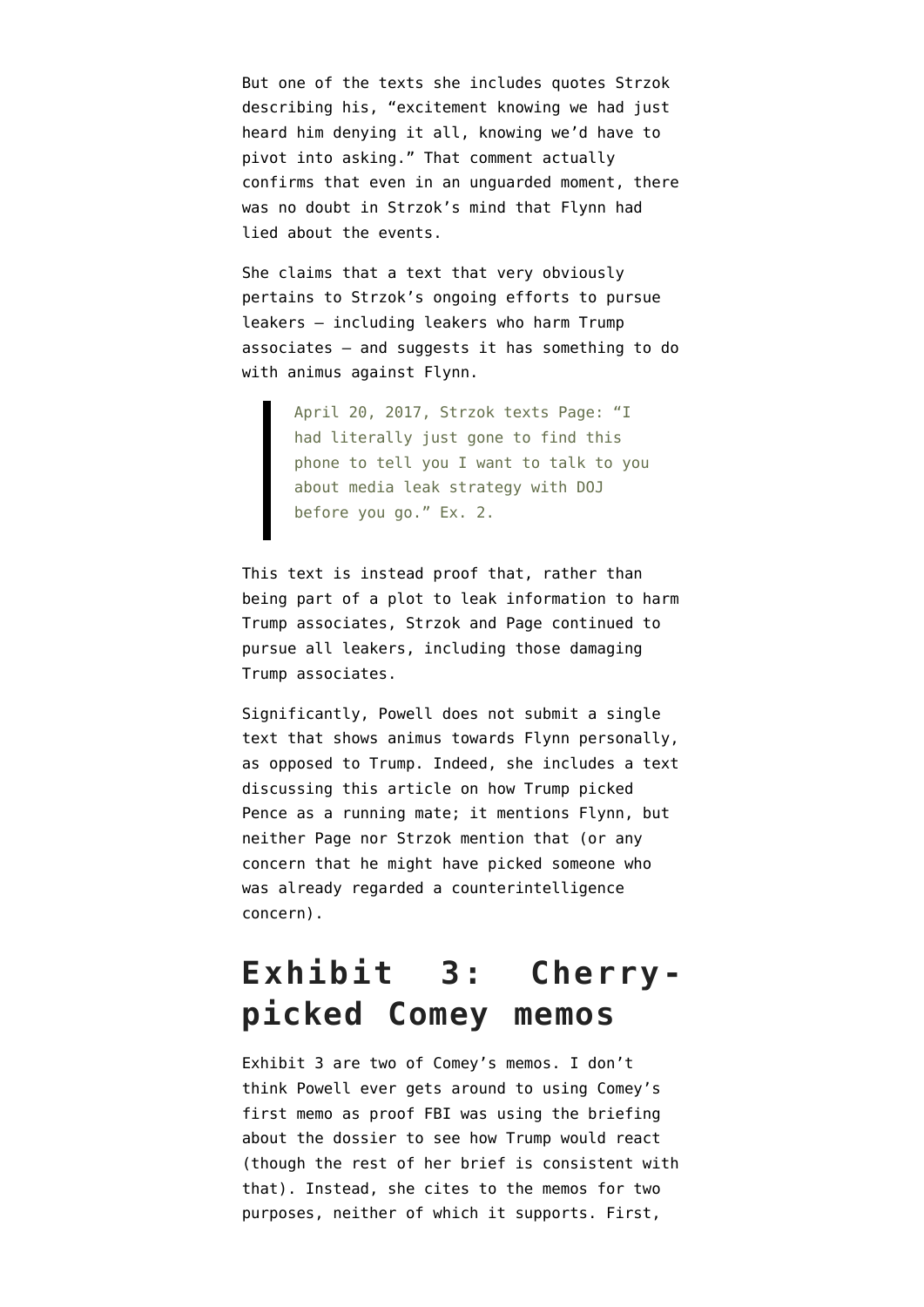she uses it to make much of the fact that Comey briefed Trump on the dossier the day after he met with Obama's National Security advisors.

> Then Director Comey had briefed the President-Elect about these "salacious and unverified" allegations on January 6, 2017, a day after meeting in the Oval Office with President Obama, Vice-President Biden, Acting Attorney General Sally Yates, Susan Rice, James Clapper, and John Brennan. Ex. 3.

But of course, the timing has nothing to do with the dossier and everything to do with the fact that Comey, Clapper, and Brennan were briefing Trump on the same thing they briefed Obama on the day before: the preliminary results of the Intelligence Community Assessment. It's evidence they were treating Trump as they should the incoming president, something that's backed by other evidence.

She then uses the Comey memos (plus two Strzok 302s below) to support a footnote where Powell deliberately conflates what it takes to open a counterintelligence investigation (which, even ignoring how Powell claims one can only open an investigation if one has proof beyond a reasonable doubt about someone, can also be opened if someone is being targeted by foreign intelligence services) and what it takes to charge someone.

> Under federal law, to establish that an American is acting as an agent of a foreign power, the government must show that the American is purposefully engaging in clandestine activities on behalf of a foreign power, and that it is probable that these activities violate federal criminal law. See FISA, Title 50, U.S. Code, Section 1801(b)(2). Mr. Comey and Mr. McCabe publicly admitted that in the summer of 2016, they took it upon themselves to single out four individuals associated with the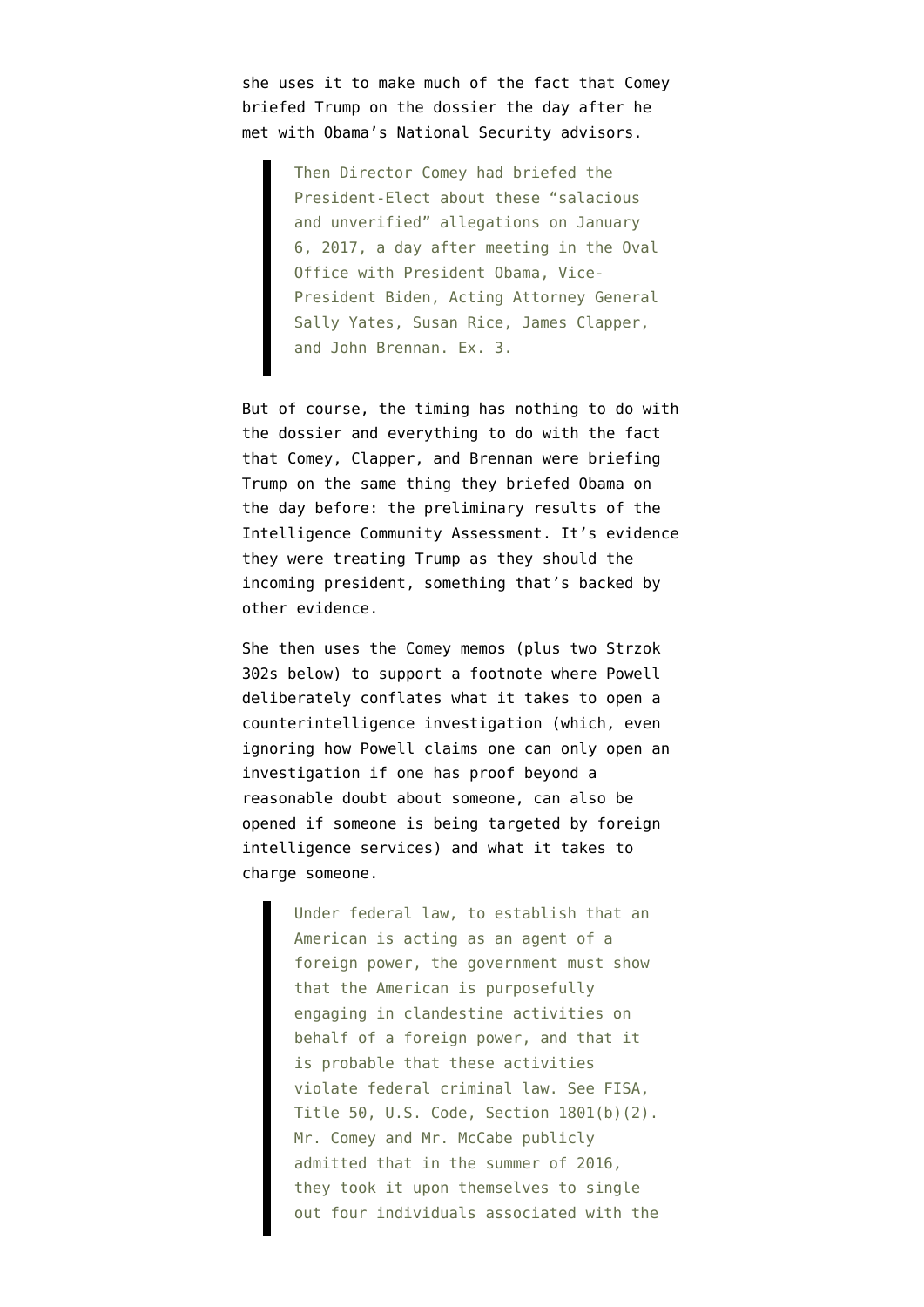Trump campaign for investigation. Admittedly, the FBI had no evidence that any of the four had committed a crime—much less that they "knowingly engage[d] in clandestine intelligence gathering activities for or on behalf of a foreign power." Id; see Ex. 3.

#### The memo in no way supports the passage.

Powell unsurprisingly doesn't include the two Comey memos that hurt her client's claim. The January 27 memo [describes](https://www.emptywheel.net/2019/06/06/trump-claimed-to-be-angry-flynn-didnt-make-good-on-putins-january-21-requested-phone-call/) Trump telling the FBI Director that, "he has serious reservations about Mike Flynn's judgement," which would seem to support FBI's decisions to treat the Flynn matter seriously. In the February 8 one, Comey [describes](https://www.emptywheel.net/2018/05/04/the-quest-trump-learns-of-the-investigation-part-four/) Reince Priebus asking if FBI has a FISA order targeting Flynn, something that would totally justify the FBI's concerns about how they were dealing with and documenting an investigation of the National Security Advisor that Powell makes much of.

#### **Exhibit 4: CNN article**

Exhibit 4 is a [CNN article](https://www.courtlistener.com/recap/gov.uscourts.dcd.191592/gov.uscourts.dcd.191592.129.2.pdf) quoting Strzok-Page texts where Page says the release of the Steele dossier may provide pretext to interview people, which is a clear reference to George Papadopoulos (everything in Steele about Flynn is OSINT). It also describes Strzok to be obviously aggravated by all the leaking going on, as well as discussions about how FBI tried to walk back a problematic [NYT article](https://www.nytimes.com/2017/01/19/us/politics/trump-russia-associates-investigation.html) that doesn't mention Flynn, but instead focused on Paul Manafort and Roger Stone.

## **Exhibit 5: Peter Strzok's 302 about Sara Carter and John**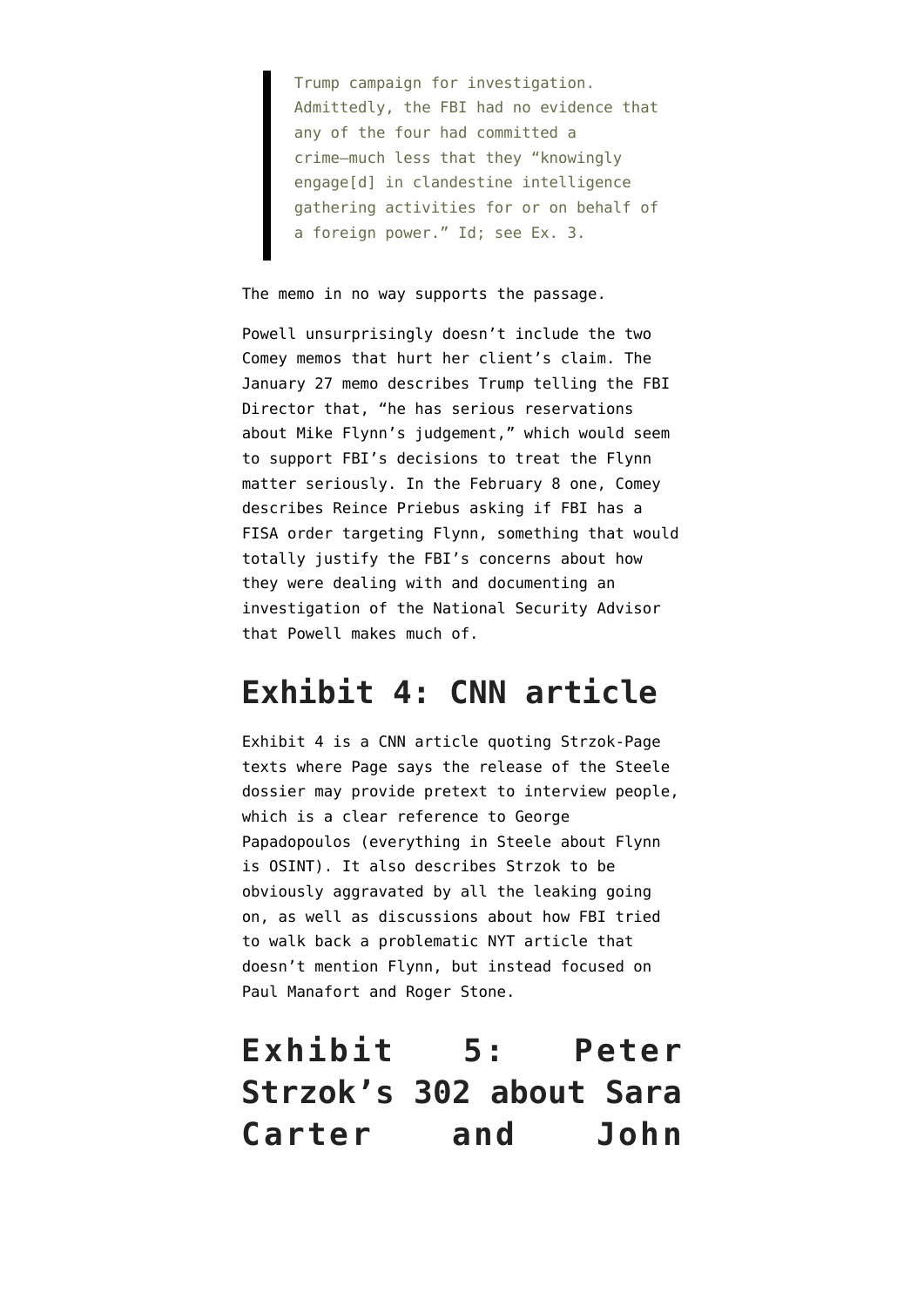#### **Solomon's propaganda**

[Exhibit 5](https://www.courtlistener.com/recap/gov.uscourts.dcd.191592/gov.uscourts.dcd.191592.129.7.pdf) is a Peter Strzok 302 that Powell purports to include for what she claims is a quote from it.

> In the next two weeks, there were "many meetings" between Strzok and McCabe to discuss "whether to interview [] National Security Advisor Michael Flynn and if so, what interview strategies to use." Ex. 5.

Except that's an egregious misquote of what the 302 actually says, which is,

> I have attended many meetings with DD McCabe regarding Russian influence investigations, including meetings which discussed whether to interview former National Security Advisor Michael Flynn and if so, what interview strategies to use.

The "many" here refers to meetings about Russian influence generally, just a subset of those many meetings relate to Flynn. Nor does the 302 reflect that all those meetings happened in the two weeks before Flynn's interview.

Powell also uses this 302 to claim that "they all knew" they had no basis to open the CI exhibit, as noted above. The only way this could be used to support the case is to take allegations included in a Sara Carter/John Solomon report claiming bias which (per [the](https://www.courtlistener.com/recap/gov.uscourts.dcd.191592/gov.uscourts.dcd.191592.122.0_3.pdf) [government's last filing\)](https://www.courtlistener.com/recap/gov.uscourts.dcd.191592/gov.uscourts.dcd.191592.122.0_3.pdf) was repeatedly debunked after this time, as truthful, even though Strzok says repeatedly in the 302 they're not.

#### **Exhibit 6: Peter's Strzok's 302 on his own**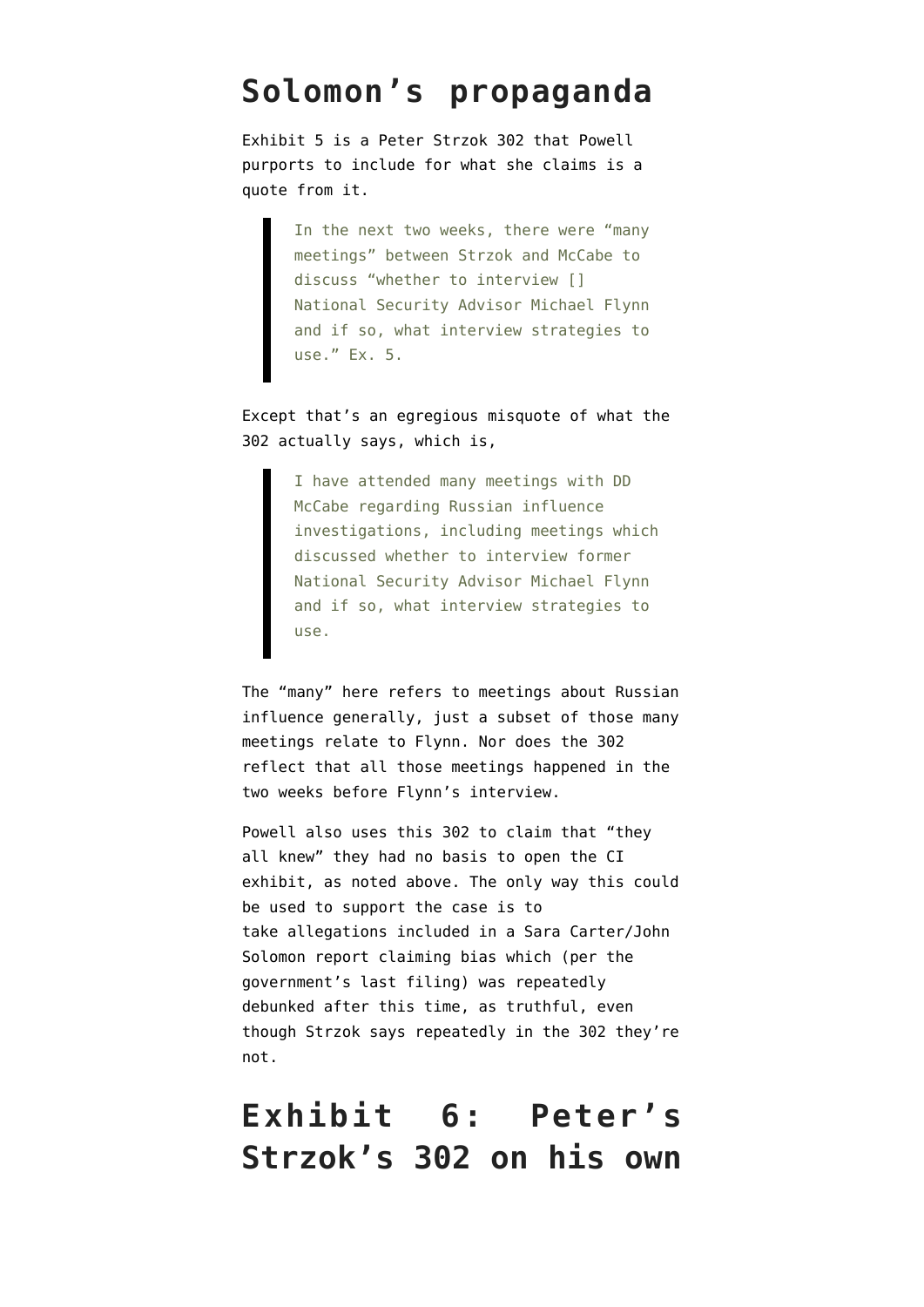## **role in the investigation**

Exhibit 6 is the [302 recording a July 19, 2017](https://www.courtlistener.com/recap/gov.uscourts.dcd.191592/gov.uscourts.dcd.191592.129.8_1.pdf) interview of Strzok describing his role in starting the investigation. Powell uses it, rather than "a seven-line summary of Ms. Yates statement," they received in discovery, to support a claim about why Sally Yates was angry that the FBI interviewed Flynn.

> Comey and McCabe were executing their own agenda—not investigating a crime. This is why, in Brady evidence still suppressed, Deputy Attorney General Sally Yates candidly opined that the interview "was problematic" and "it was not always clear what the FBI was doing to investigate Flynn."8 This is also why Strzok admitted that Yates "was not happy" to learn of the interview and PDAG Axelrod argued with FBI General Counsel James Baker about the FBI's unilateral decision to interview Flynn. Ex. 6.

To prove she needed the full Yates interview, Powell would need to describe what's inadequate in the Yates summary, but she chooses not to.

Powell also uses this 302 to support the claim that "they all knew" they had no basis for a counterintelligence investigation, which it doesn't support.

The other things that Powell uses this exhibit to prove is that the FBI — as it does for all witnesses!!!! — tried to stage the interview to be as useful as possible.

> They purposely did not tell him they were investigating him and strategized at length to avoid raising any concerns. Ex. 6 ("Flynn was unguarded and clearly saw the FBI agents as allies.").

[snip]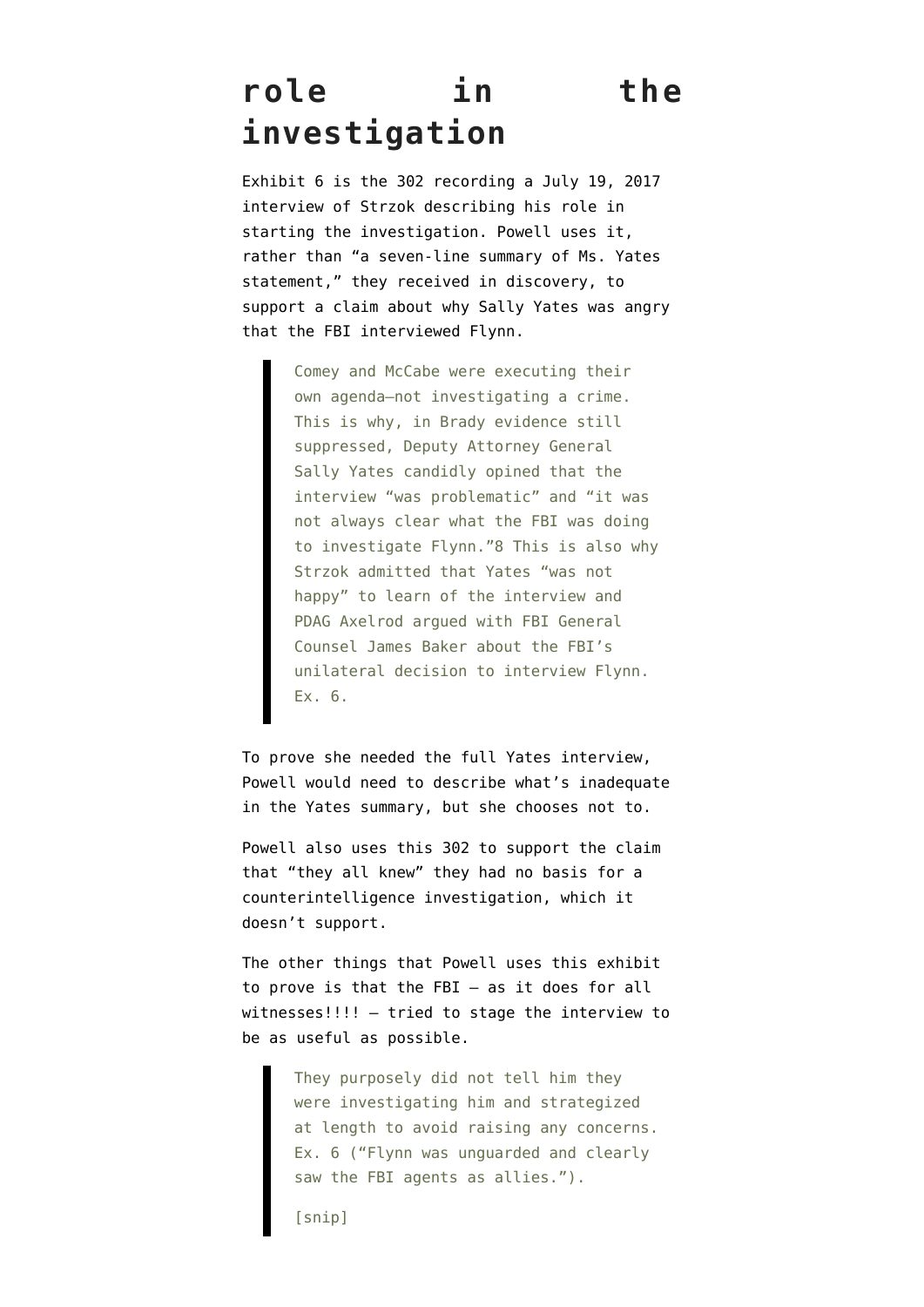The agents did three briefings the day of the interview. They reported he had a sure demeanor, and he was telling the truth or believed he was—even though he did not remember it all. Ex. 6.

#### [snip]

" They purposely did not tell him they were investigating him and strategized at length to avoid raising any concerns. Ex. 6 ("Flynn was unguarded and clearly saw the FBI agents as allies.").

Powell slightly misrepresents this, describing the FBI agents as believing that Flynn was telling the truth instead of saying, "both had the impression at the time that Flynn was not lying or did not think he was lying," and she leaves out key parts of the rest of the description, including that he "did not give any indicators of deception," which changes the meaning somewhat. In general, however, the description of how FBI planned the interview doesn't prove bias at all on the part of the FBI; it proves they treated Flynn like they treat everyone.

### **Exhibit 7: Two pages of the Steele dossier**

[Exhibit 7](https://www.courtlistener.com/recap/gov.uscourts.dcd.191592/gov.uscourts.dcd.191592.129.9.pdf) is the two pages of the Steele dossier which include the sole reference in it to Flynn.

> Kremlin engaging with several high profile US players, including STEIN, PAGE, and (former DIA Director Michael Flynn), and funding their recent visits to Moscow.

#### [snip]

Speaking separately, also in early August 2016, a Kremlin official involved in US relations commented on aspects of the Russian operation to date. Its goals had been threefold — asking sympathetic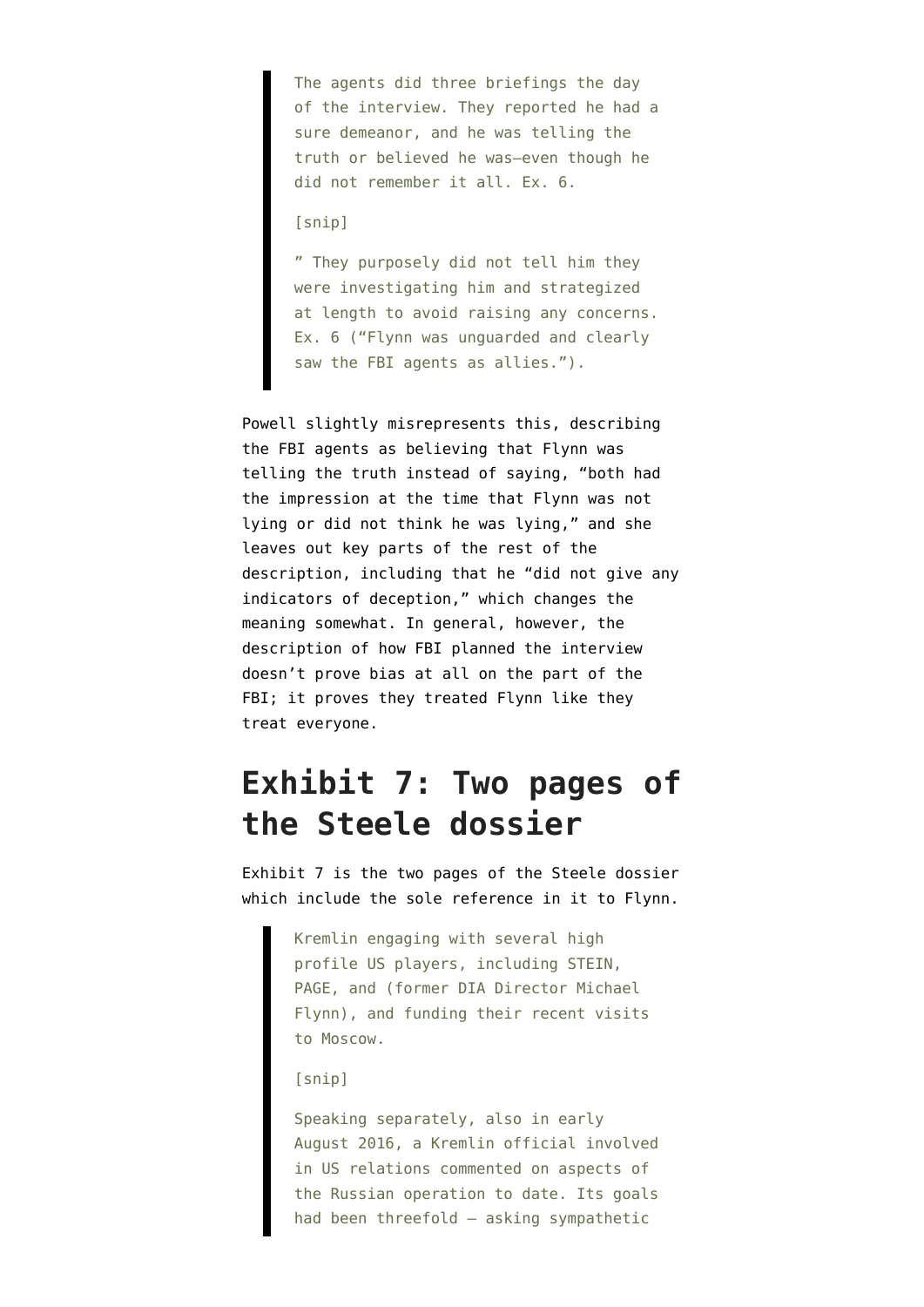US actors how Moscow could help them; gathering relevant intelligence; and creating and disseminating compromising information ("kompromat"). This had involved the Kremlin supporting various US political figures, including funding indirectly their recent visits to Moscow. S/he named a delegation from Lyndon LAROUCHE; presidential candidate JILL STEIN of the Green Party; TRUMP foreign policy adviser Carter PAGE; and former DIA Director Michael Flynn, in this regard and as successful in terms of perceived outcomes.

According to Powell's own theory, the RT event took place long after the US government came to be concerned about Flynn as a CI threat, and according to her own claims, Flynn was already on Trump's campaign at this time, so the FBI would have been reviewing these publicly known facts in real time. And while the Kremlin only indirectly funded these trips, both the Page and the Stein/Flynn trips *were* paid for, albeit by cut-outs. This is actually an instance where the Steele dossier only repeats generally true, OSINT facts.

Nevertheless, Powell uses it to misrepresent both the timing of Nellie Ohr's research on Flynn ([most of her research was done in 2015 and](https://www.emptywheel.net/2019/08/17/judicial-watch-sues-doj-and-obtains-proof-that-mark-meadows-and-his-propagandists-are-conspiracist-idiots/) [early 2016,](https://www.emptywheel.net/2019/08/17/judicial-watch-sues-doj-and-obtains-proof-that-mark-meadows-and-his-propagandists-are-conspiracist-idiots/) and so was funded by Paul Singer) and why her spouse shared it with the FBI [\(to](https://www.emptywheel.net/2019/08/09/the-unremarkable-bruce-ohr-302s/) [help them vet the dossier\)](https://www.emptywheel.net/2019/08/09/the-unremarkable-bruce-ohr-302s/).

> It was only much later the defense learned what the FBI already knew: This document had been bought and paid for by the Clinton campaign and the DNC. Both the FBI and Fusion GPS hired former British spy Christopher Steele. Fusion GPS was on the Clinton payroll, and it also hired Nellie Ohr—a Russia specialist with CIA ties whose husband Bruce was the fourth highestranking official in DOJ. Ms. Ohr was researching Mr. Flynn also, and his name appears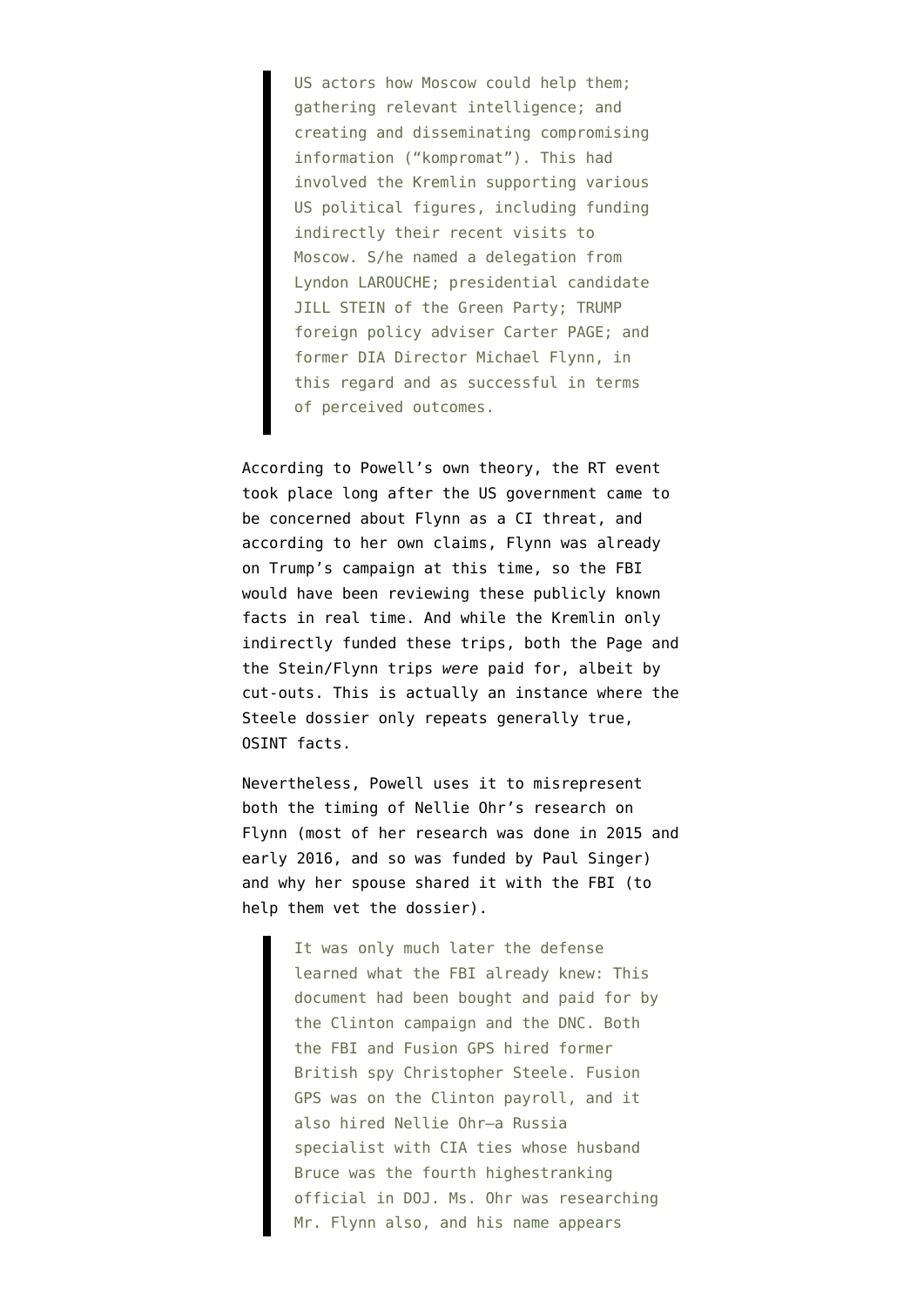twice in the "Steele dossier." Ms. Ohr and Steele funneled their "work" through Bruce Ohr in a backchannel to the FBI, long after the FBI fired Steele for lying. Ex. 7;

Powell also uses it to demand a letter from MI6 on Steele that the [NYT recently reported](https://www.nytimes.com/2019/10/19/us/politics/durham-review-fbi-witnesses.html) said that Steele was honest, but displayed questionable judgement (of the sort that might lead him to trust Oleg Deripaska).

> Mr. Horowitz has asked witnesses about an assessment of Mr. Steele that MI6, the British spy agency, provided to the F.B.I. after bureau officials received his dossier on Mr. Trump in September 2016. MI6 officials said Mr. Steele, a Russia expert, was honest and persistent but sometimes showed questionable judgment in pursuing targets that others viewed as a waste of time, two people familiar with the assessment said.

Whatever Carter Page's possible beef with the dossier, all the dossier does on Flynn is report what the FBI was (even according to Powell's claims) already reviewing with Flynn. And a letter saying that MI6 thought Steele was honest is not going to change that.

### **Exhibit 8: Not-Comey's description of Comey's action**

[Exhibit 8](https://www.courtlistener.com/recap/gov.uscourts.dcd.191592/gov.uscourts.dcd.191592.129.10.pdf) is Josh Campbell's description of how Comey decided to send FBI Agents to interview Flynn without going through the White House Counsel (which Andrew McCabe nevertheless gave Flynn the opportunity to ask to do).

> The government did not disclose this to Mr. Flynn until after Mr. Comey bragged about his breach on national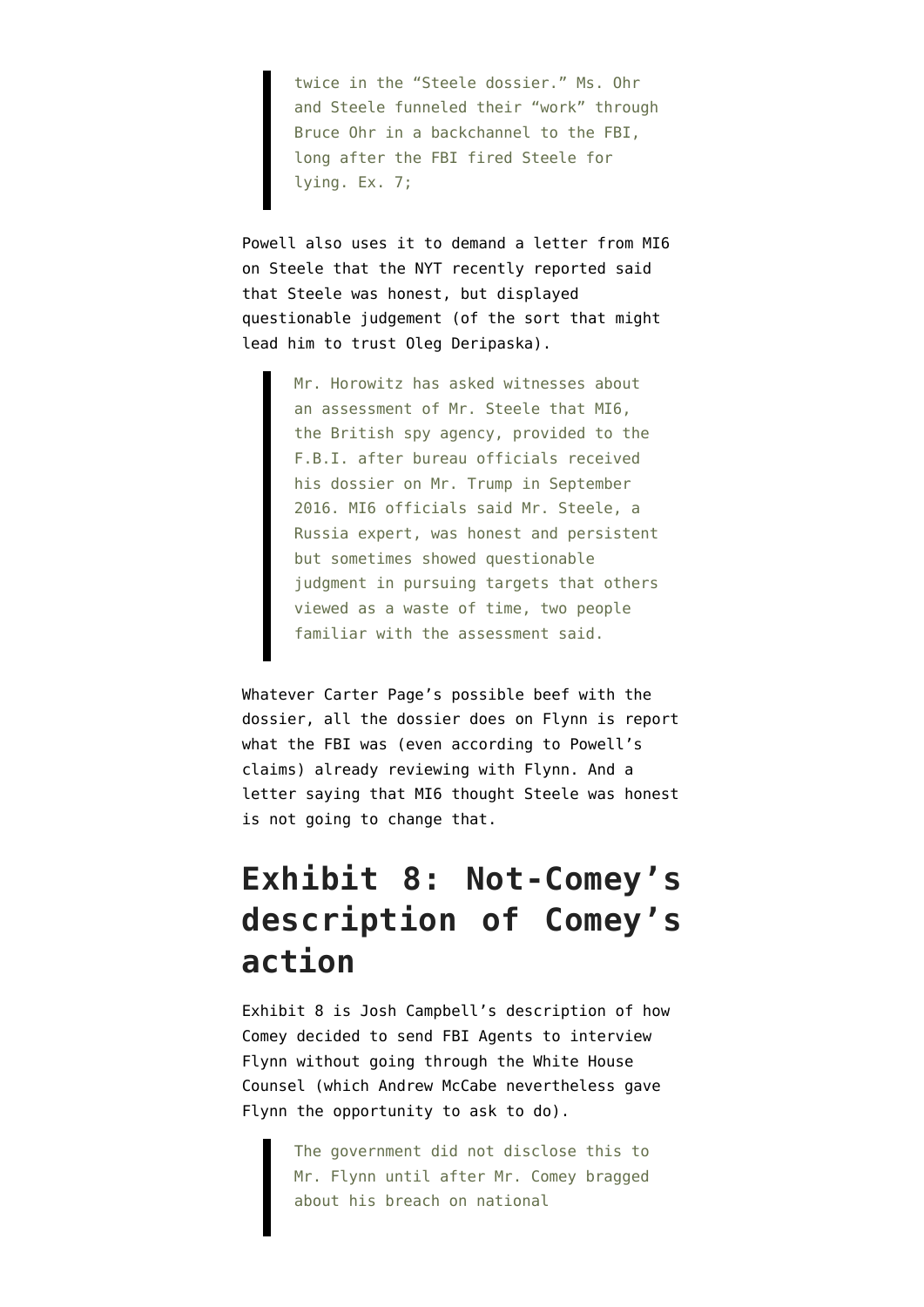television—not because Mr. Van Grack was complying with this Court's order. This short video

(https://www.youtube.com/watch?v=NxNhjFr jXqI) reveals Mr. Comey's deliberate disregard for DOJ and FBI rules. In fact, Mr. Van Grack only disclosed a bland summary four days after Comey gloated about it on national television to a laughing audience— four days before Mr. Flynn's scheduled sentencing, and because this Court entered its minute order of December 12, 2017. Dkt. 10. Mr. Flynn seeks disclosure of the full report of Mr. Comey's conduct, any memos, notes, and 302s documenting his decision, which was admittedly the subject of "many intensive discussions" within the FBI. There must be at least notes of several others, including Comey's Special Assistant Mr. Campbell, that document the efforts directed against Mr. Flynn. Ex. 8;

Powell uses Campbell's description, which includes the line "screw it," rather than a transcript of Comey's statements that she links, which are far less inflammatory, presumably to assume that Campbell must have taken official notes of the many conversations he claims happened.

But this exhibit, like all the others on how FBI tried to optimize this interview, only shows that the FBI treated Flynn like they'd treat anyone.

## **Exhibits 9 and 10: Joseph Pientka and Strzok's notes**

Exhibits 9 and 10 are the notes that [Joe Pientka](https://www.courtlistener.com/recap/gov.uscourts.dcd.191592/gov.uscourts.dcd.191592.129.11.pdf) and [Strzok](https://www.courtlistener.com/recap/gov.uscourts.dcd.191592/gov.uscourts.dcd.191592.129.12.pdf) made, respectively, about the Flynn interview. This is the core of any legitimate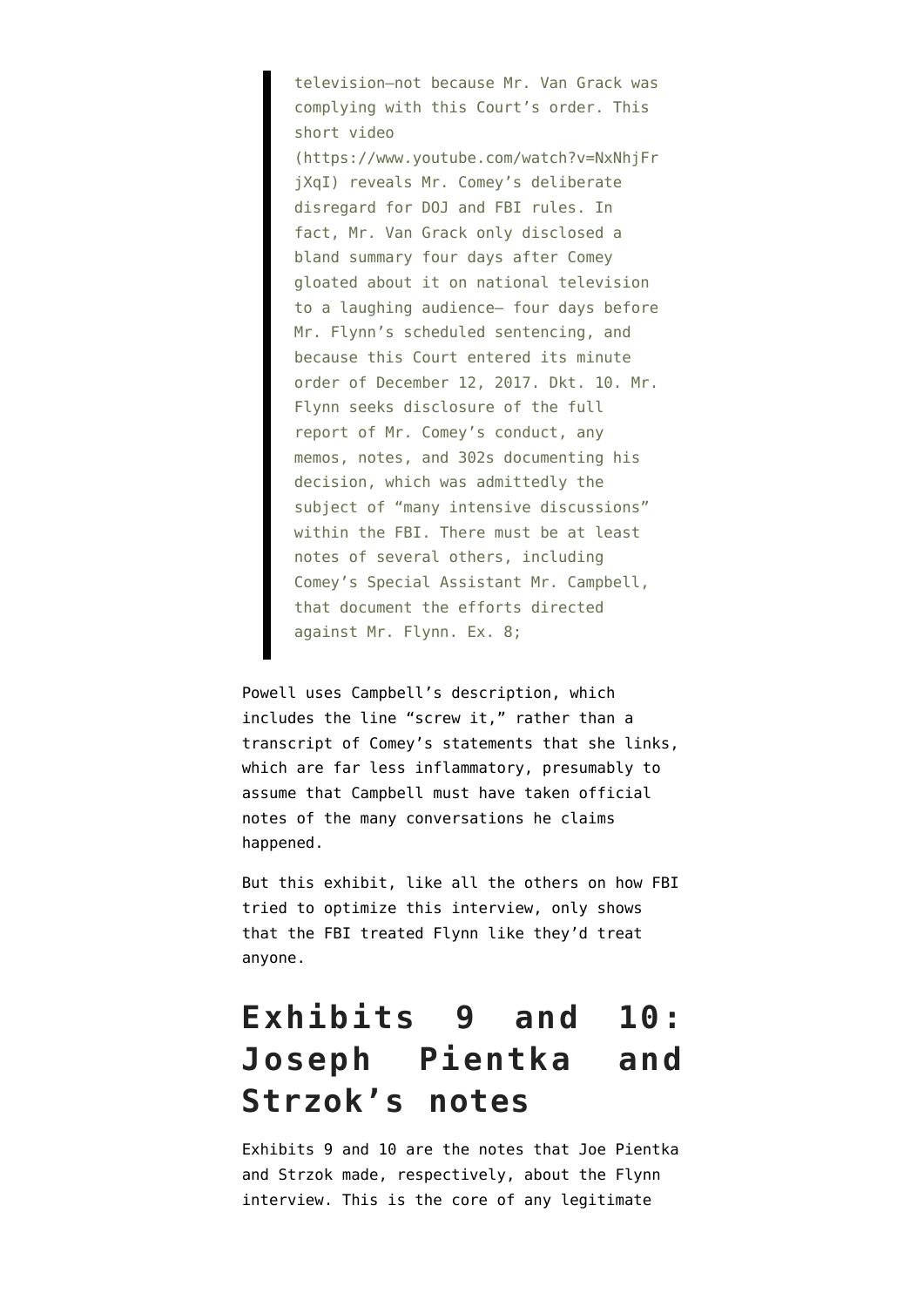argument Powell has, though here, as elsewhere, part of what she's complaining about is normal FBI process where two Agents do an interview and then write up a 302.

> Only the junior agent was taking notes during the interview. Strzok's 302 of July 2017 says that he was handling the interview and his partner was taking notes. A 302 is to be written into Sentinel within five days. Notes are to be signed and dated by the notetaker. Inexplicably, we have two sets of notes with significant redactions—neither of which is signed and dated as required. Exs. 9, 10. Agent Strzok's notes are far more detailed, lengthy, and written in a way that would not appear to be physically possible to write in a contemporaneous, casual setting. Ex. 10.

Powell's claims that these notes weren't dated or signed might have merit, though given that virtually all of her claims misrepresent key details, it's hard to tell, especially with the way she presents the notes in screen caps followed by transcriptions.

She makes two other substantive claims about the notes. First, she claims that the notes (plus a copy showing changes made on February 10, which is Exhibit 11) falsely claim that Flynn stated that he did not ask for any specific action regarding the UN vote on Egypt's resolution on illegal Israeli settlements.

> Overnight, the most important substantive changes were made to the Flynn 302. Those changes added an unequivocal statement that "FLYNN stated he did not"—in response to whether Mr. Flynn had asked Kislyak to vote in a certain manner or slow down the UN vote. This is a deceptive manipulation because, as the notes of the agents show, Mr. Flynn was not even sure he had spoken to Russia/Kislyak on this issue.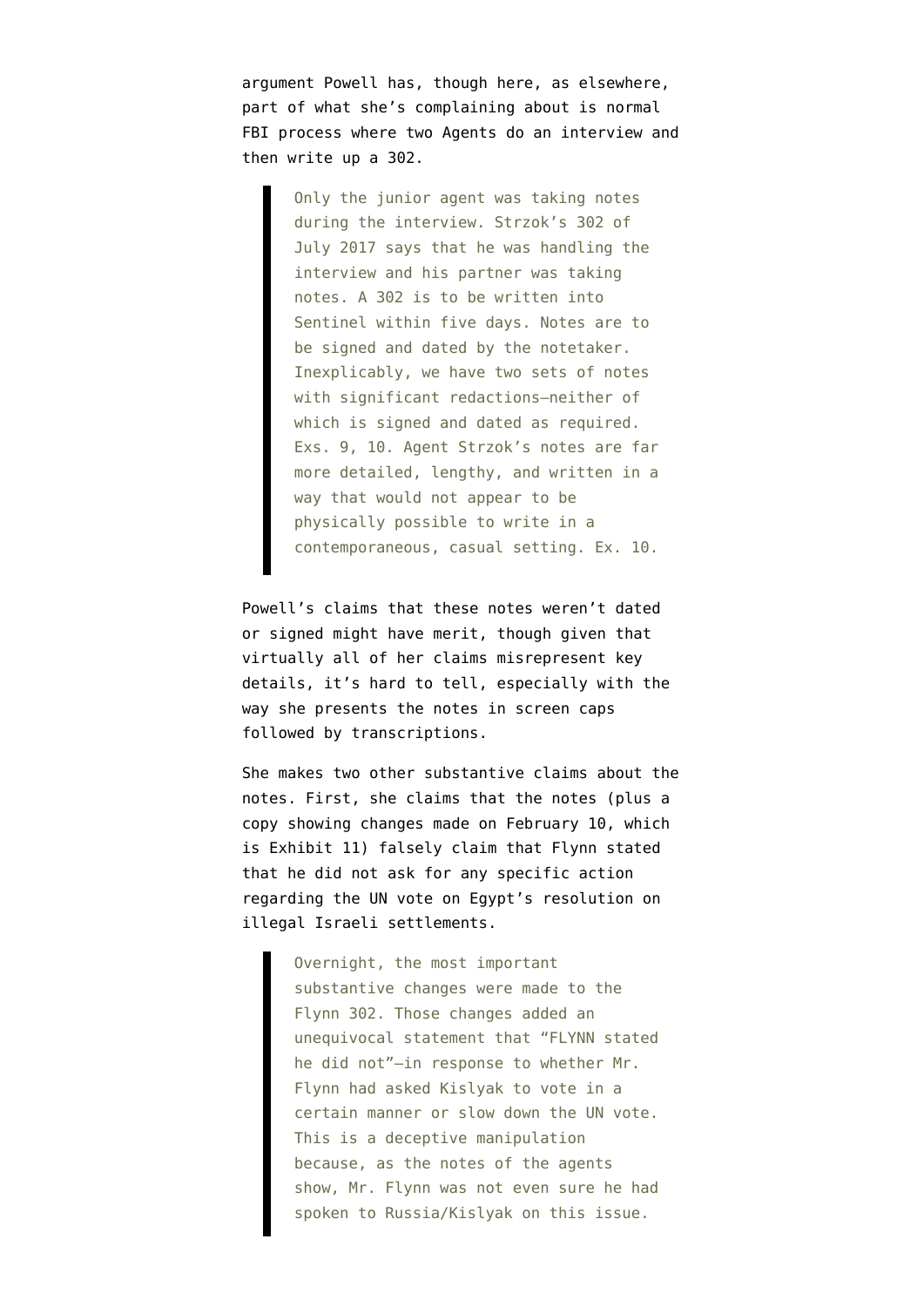He had talked to dozens of countries. Exs. 9, 10, 11.

[snip]

Whatever Mr. Flynn said to anyone regarding the UN issues had nothing to do with the FBI's alleged "investigation" about the 2016 election and could not be the basis for false statements "material" to that issue. According to the notes, he was not even sure he had spoken to Kislyak on that issue. Exs. 9, 10.

Perhaps Sidney Powell is this dumb, or perhaps she just thinks Emmet Sullivan is, but this is thoroughly dishonest. What Pientka's notes show is that when Flynn was asked to offer up what contacts he had had with Kislyak, he described the following ones post-election:

- A condolence call after Russia's Ambassador to Turkey was killed on December 19, which Flynn described as happening "before Xmas, Mid-December day after assassination"
- A condolence call after Russia's military band crashed in Syria on Christmas Day
- A single call on December 29

Then, when the Agents cue him again, he admits to:

> The in-person Trump Tower meeting about setting up a back channel around December 1

Then, when asked about the UN vote, Flynn starts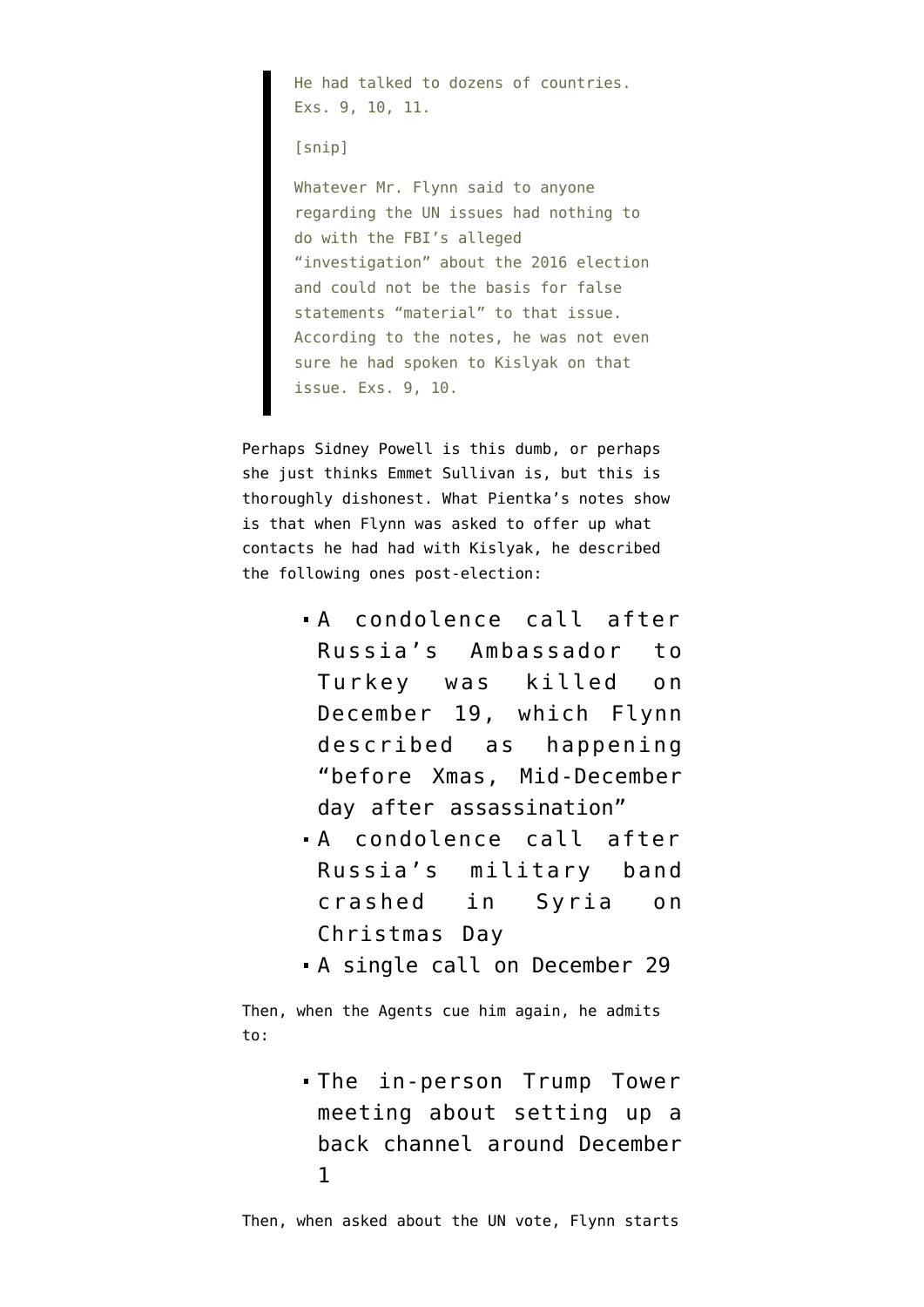by saying, "that's a good reminder," then admits to calls with *others*, makes representations generally about all his calls regarding the UN vote where he claims he only asked about people's positions, not to abstain, then ends by saying "Appreciate you reminding me that was another convo." In context, that probably records — and at the very least is consistent with – an admission he spoke with Russia among his UN calls. And given his description of it occurring "Maybe Thurs-Fri prior to Xmas," he dates it to December 22 or 23, when he claims his call was offering condolences for the assassination. (Powell splits these two up in Pientka's notes, as she also does with the same exchange in Strzok's notes, but the flow is clear; this is clearer in [the full version of](https://www.courtlistener.com/recap/gov.uscourts.dcd.191592/gov.uscourts.dcd.191592.129.18.pdf) [Strzok's notes](https://www.courtlistener.com/recap/gov.uscourts.dcd.191592/gov.uscourts.dcd.191592.129.18.pdf) submitted with Exhibit 16)

a This a god know

Kislyak in NY mtg w/ UN Ambo I + JK @ Trump Tower Treasury sanctions still awaiting Treasury action He wasn't aware of meeting, invited late -- That's a good reminder

Case 1:17-cr-00232-EGS Document 129-11 Filed 10/24/19 Page 6 of 8

 $\overline{\mathbf{5}}$ 

22 Dec UN<br>Ched a time to cated a  $uK$  Fight  $s$ <br>angle  $\overline{L}$  dil 14 lotal 5x x ned to deferen What is gran fossibles,<br>No hey it wen do this  $N_{\mathcal{O}}$ 22 Dec UN Egypt Israel Senegal

France

Called a bunch **IIK** Don't know if called K (Kislyak) maybe I did

Furthermore, Powell claims that "he talked to dozens of countries," which she pulls from his comment about his general interactions with other countries. The notes make clear that he instead said he "talked to a bunch" of countries. It's clear that Powell's claim he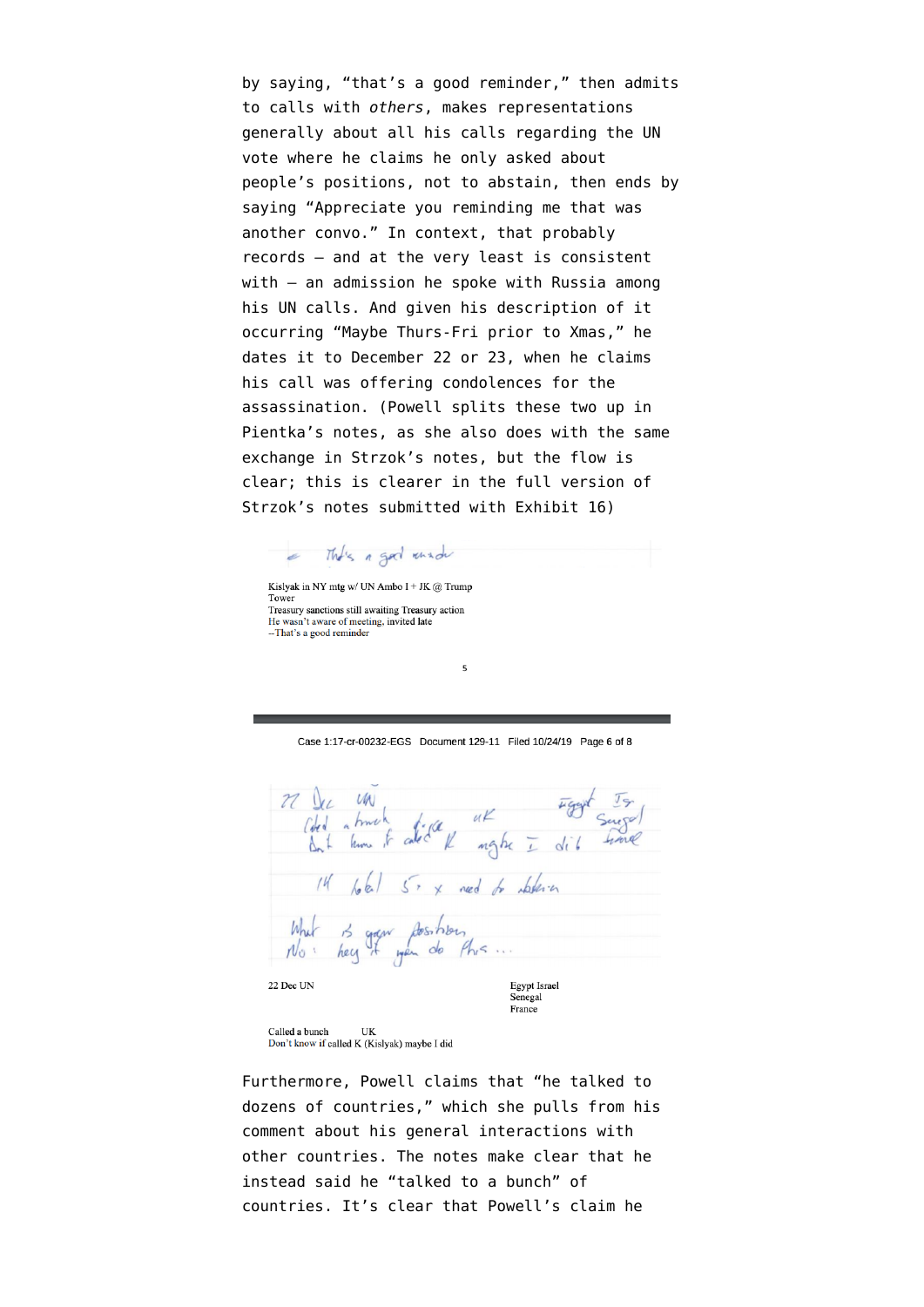spoke to "dozens" is false in any case, because Flynn was talking about the UNSC, on which there are just 15 members, and Flynn described how those numbers worked out — and the need to get just 5 to abstain — for the Agents.

In other words, what the notes actually show is Flynn lying about his reason for the call, being given an opportunity to fix the lie about the subject of the call, then making claims that would apply to *all* his UN calls (including the Russian one) that were themselves false.

In short, the notes actually *appear* to back the Agents.

#### **Exhibit 11: Redline of 302**

[Exhibit 11](https://www.courtlistener.com/recap/gov.uscourts.dcd.191592/gov.uscourts.dcd.191592.129.13.pdf) is a redline of Flynn's 302 which, in Powell's theory, was changed on February 10, after the press reported that Flynn didn't speak about sanctions (as if the FBI would respond to press reports on something they already knew to be a lie), to make it more damning.

She's concerned about two changes made in this section pertaining to the UN vote.

FLYNN was asked byThe interviewing agents asked FLYNN if he made any FLYNN was asked by ine interviewing agents asked FLYNN if he made any<br>
<u>request</u> of KISLYNAK to vote in a particular way or take any<br>
action. FLYNN stated he did not.<br>
FLYNN stated he did not<br>
believe his calls <u>to the var</u> votes to alter the outcome, and that having looked at the math at<br>the time, he knew it could not be achieved. FLYNN said 14 the time, he knew itcould not be achieved. First manifold countries were voting, and had a recollection of the number of five votes being important. In the end, only the U.S. abstained $\tau_{\pm}$  FLYNN views being important. In the end, only the other stated his calls were about asking where countries would stand on a vote, not any requests of, "hey if you do this."

**FLYNN was asked by**The interviewing agents asked FLYNN if he made any<br><u>comment</u> to KISLYAK about voting in a certain manner, or slowing down the vote, yote, or if KISLYAK described any Russian response to a request by FLYNN. FLYNN answered, "No. "-" FLYNN continued thatstated the conversations were along the lines of where do you stand, and what's your position. FLYNN heard through other channels that Egypt didn't like the vote, and believed the  $\frac{3}{2}$  and believed the  $\frac{2}{2}$  and believed the vote a clay of their own accord average FLYNN again stated that he appreciated the interviewing agents reminding him that he had another conversation with KISLYAK.

This section is the basis of the most inflammatory claim Powell made.

> Those changes added an unequivocal statement that "FLYNN stated he did not"—in response to whether Mr. Flynn had asked Kislyak to vote in a certain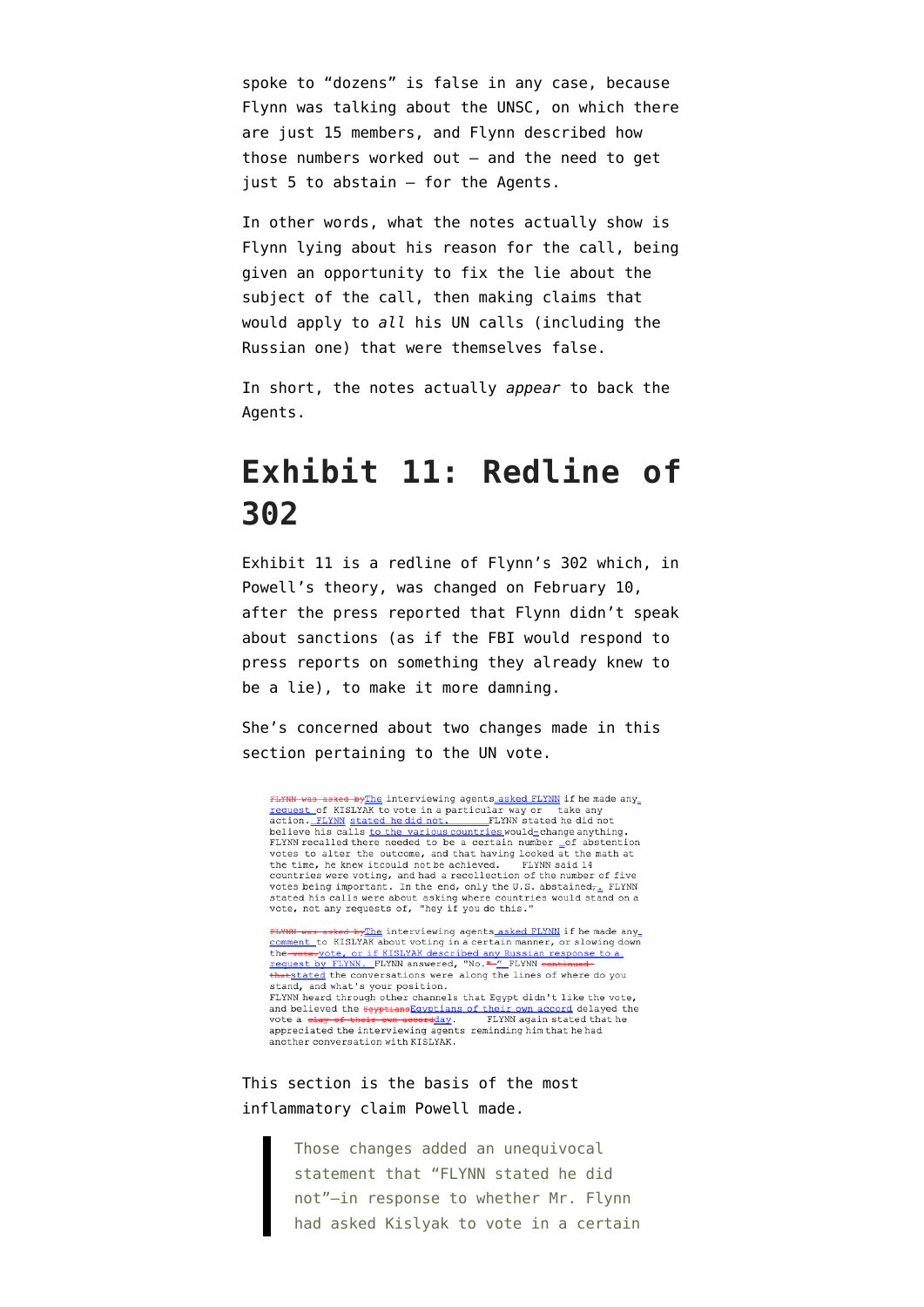manner or slow down the UN vote. This is a deceptive manipulation because, as the notes of the agents show, Mr. Flynn was not even sure he had spoken to Russia/Kislyak on this issue. He had talked to dozens of countries. Exs. 9, 10, 11.

Second, they added: "or if KISLYAK described any Russian response to a request by FLYNN." That question and answer do not appear in the notes, yet it was made into a criminal offense. The typed version of the highly unusual "deliberative" 302 by that date already included an entire section from whole cloth that also serves as a criminal charge in the Information and purported factual basis regarding "Russia's response" to any request by Flynn. The draft also shows that the agents moved a sentence to make it seem to be an answer to a question it was not. Exs. 9, 10, 11

As shown above, because Flynn's comments about his asks regarding the UN vote apply to all the countries in question, it would apply to the Russian one as well.

But as shown, the only way Powell can sustain this claim is to separate Flynn saying three things that are clearly all about the same topic into three different sections of her transcription:

- That's a great reminder
- No hey if you do this
- Appreciate you reminding me that was another convo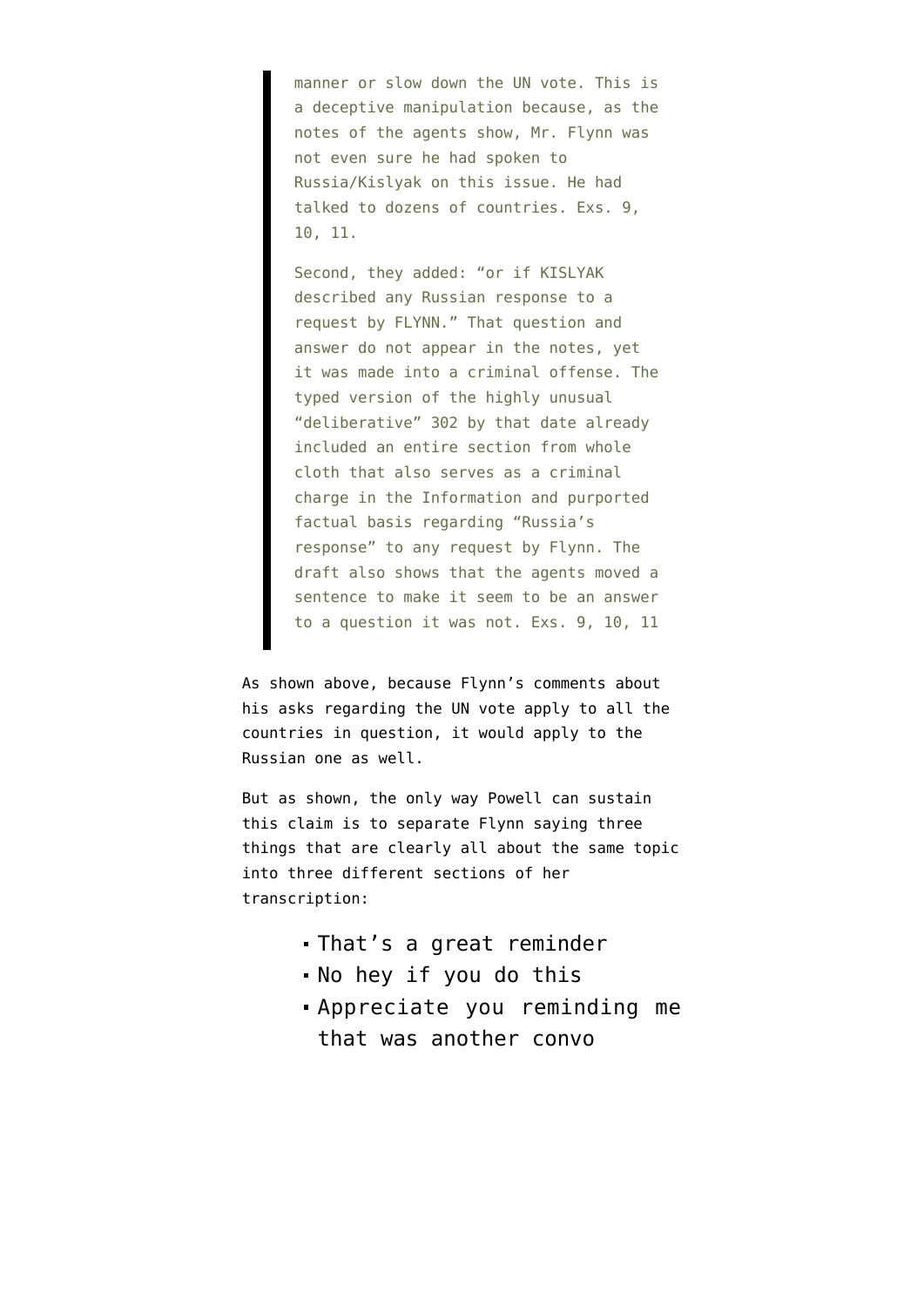you remarking re the res mather cannot

Any  $\frac{N_0}{N_0}$ vote this way, slow down

Egypt didn't like, was able to delay 1 day Appreciate you reminding me that was another convo

Case 1:17-cr-00232-EGS Document 129-11 Filed 10/24/19 Page 7 of 8

 $6\overline{6}$ 

Nayle Thus in fort to Yuns, had been

The "Appreciate you reminding me that was another convo" certainly is consistent with the December 23 call Kislyak made to say they weren't going to abstain, because Flynn talks about it happening the Thurs-Fri before Xmas, which would be consistent with the ask on Thursday, December 22 and the response on Friday, December 23.

Note, too, that the charge that Flynn lied about getting a response from Russia would also apply to whether Flynn acknowledged getting a response back from Kislyak after the December 29 call. As she did with the UN notes, she splits these up too, so separates where Pientka notes "no recollection of that" from where he records Flynn saying, "Nothing long drawn out don't do something." Her transcription of "RePP?" and "I don't, the conversation was on" doesn't account for the possibility that this is a question with question mark included — about Russia's response.

Powell makes a more credible argument about the Agents recording that Flynn affirmatively stated he made 4-5 calls to Kislyak on December 29

> Notes by both agents state that Mr. Flynn does not remember making four to five calls to Ambassador Kislyak from the Dominican Republic, where he was on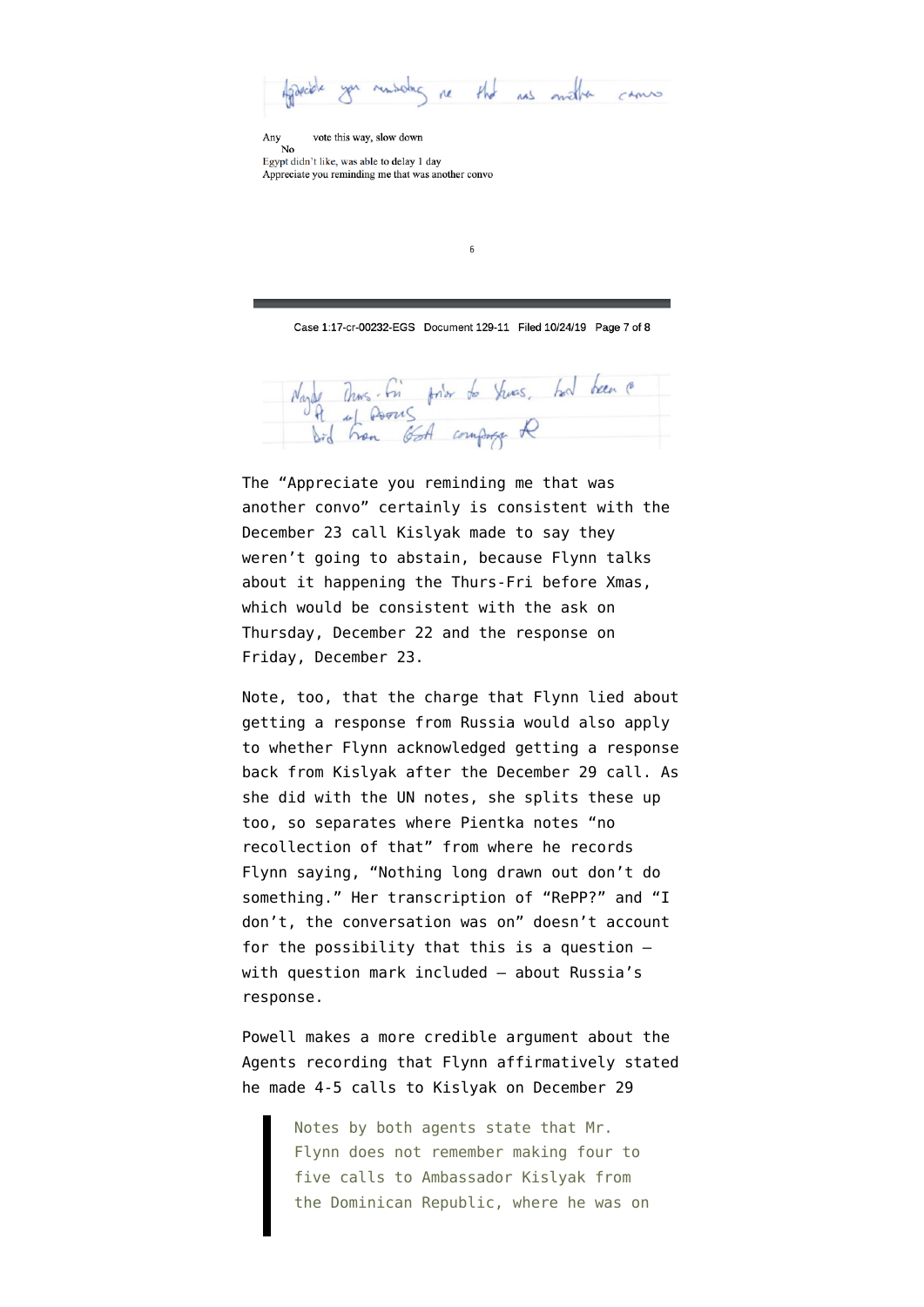vacation, but that if he did so, it was because phone service was poor and he kept getting dropped. "I don't remember making 4-5 calls. If I did lousy place to call." The final 302 states the opposite: "Flynn remembered making four to five calls that day about this issue, but that the Dominican Republic was a difficult place to make a call as he kept having connectivity issues." Ex. 11. This dramatically demonstrates the wrongheadedness of allowing a 302 to create a federal felony.

But this issue is not an editing one, as the draft doesn't change on this point.

a good relationship with KISLYAK and move forward. FLYNN remembered making 4 to 5 calls that day making fo **everabout** this issue, but that the Dominican Republic was a difficult place to make a call as he kept having connectivity issues. FLYNN ste

More importantly, it's not — as the UN question is — a charged lie.

Powell is right that the problem with charging false statements off a 302 is that the editing process is human, but that doesn't change that the notes clearly back that Flynn told numerous material lies in his interview, and she doesn't actually claim he didn't.

# **Exhibit 12: Lisa Page rebuts Powell's claim of "many" meetings to strategize Flynn's interview**

[Exhibit 12](https://www.courtlistener.com/recap/gov.uscourts.dcd.191592/gov.uscourts.dcd.191592.129.14.pdf) is a 302 with Lisa Page that, among other things, proves that contrary to claims the frothy right has made about Mueller's team *not* checking about Strzok bias affecting the impact of the Flynn interview, Mueller's team instead interviewed Page to check just that.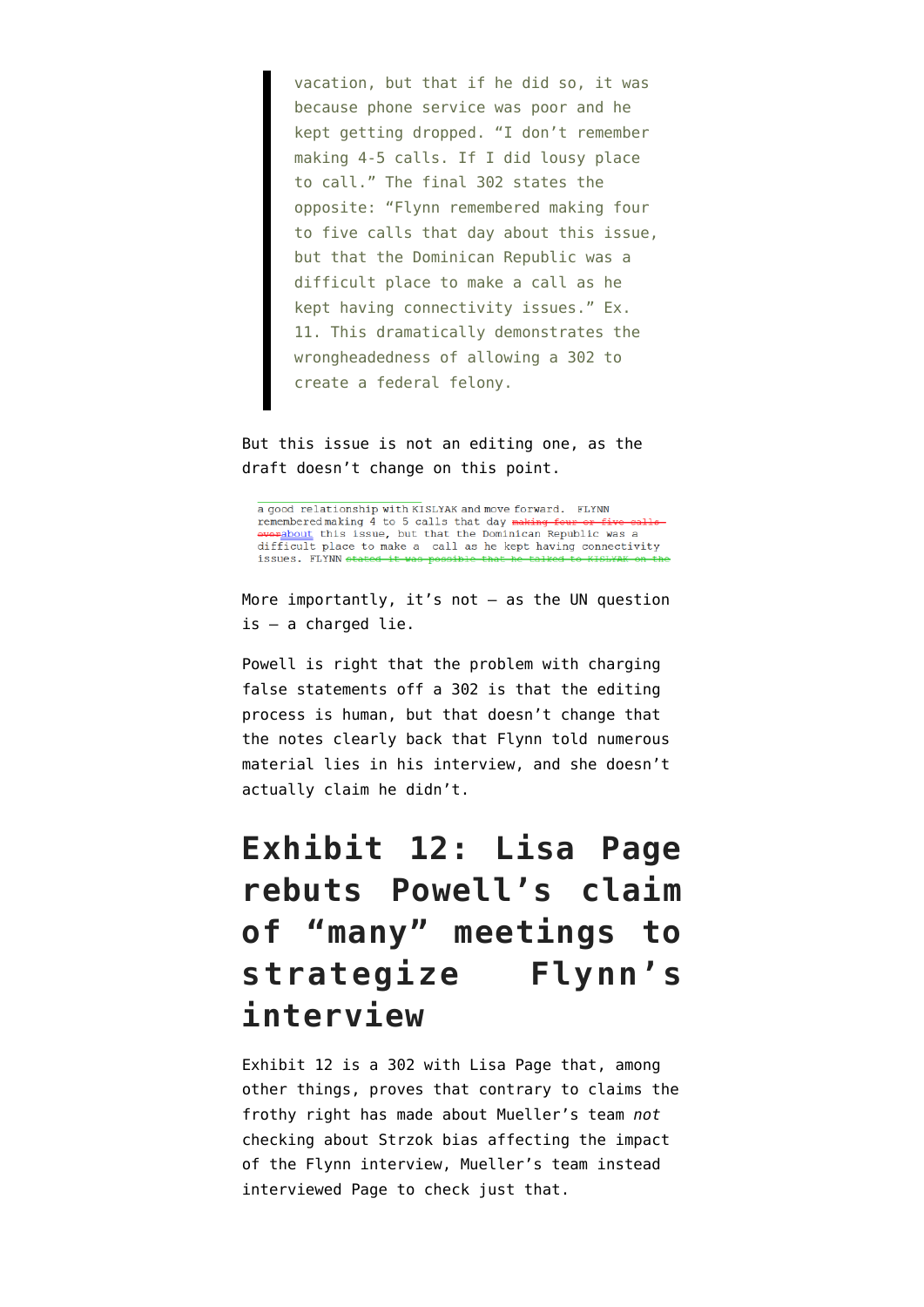The 302 also disproves Powell's claim that Strzok claimed he had attended "many" meetings about how to handle the Flynn interview. As reflected in Page's telling, there was a meeting the night before, and one after the interview.

Powell doesn't reveal that this 302 damages her story in key ways. Instead, she seems to include it to substantiate this claim:

> Lisa Page, Special Counsel to Deputy Director McCabe, resigned; she had edited Mr. Flynn's 302 and was part of the small, high-level group that strategically planned his ambush.

But she doesn't actually cite the exhibit here. Nor does she in a later reference to Page editing the 302.

> And for his third production, it gave the defense two pages on October 4, 2018. These go precisely to the issue of McCabe's Special Counsel Lisa Page editing the Flynn 302. Ex. 2.

But in the second instance, the 302 actually shows that Brandon Van Grack provided Flynn texts reflecting Page editing Flynn's 302 *even before* they had interviewed her (on October 25) to understand what they meant. That is, this detail shows how responsive Van Grack was, not that he was slow in turning things over.

In short, there's no basis to believe Page altered the 302. Her edits, if they were actually incorporated, went through Bill Priestap, not Strzok. And she told the FBI that she would often edit things he wrote for grammar.

But unlike the frothy right, which has been harping on this point all weekend, Sullivan may never refer to that 302, because Powell didn't appear to cite it.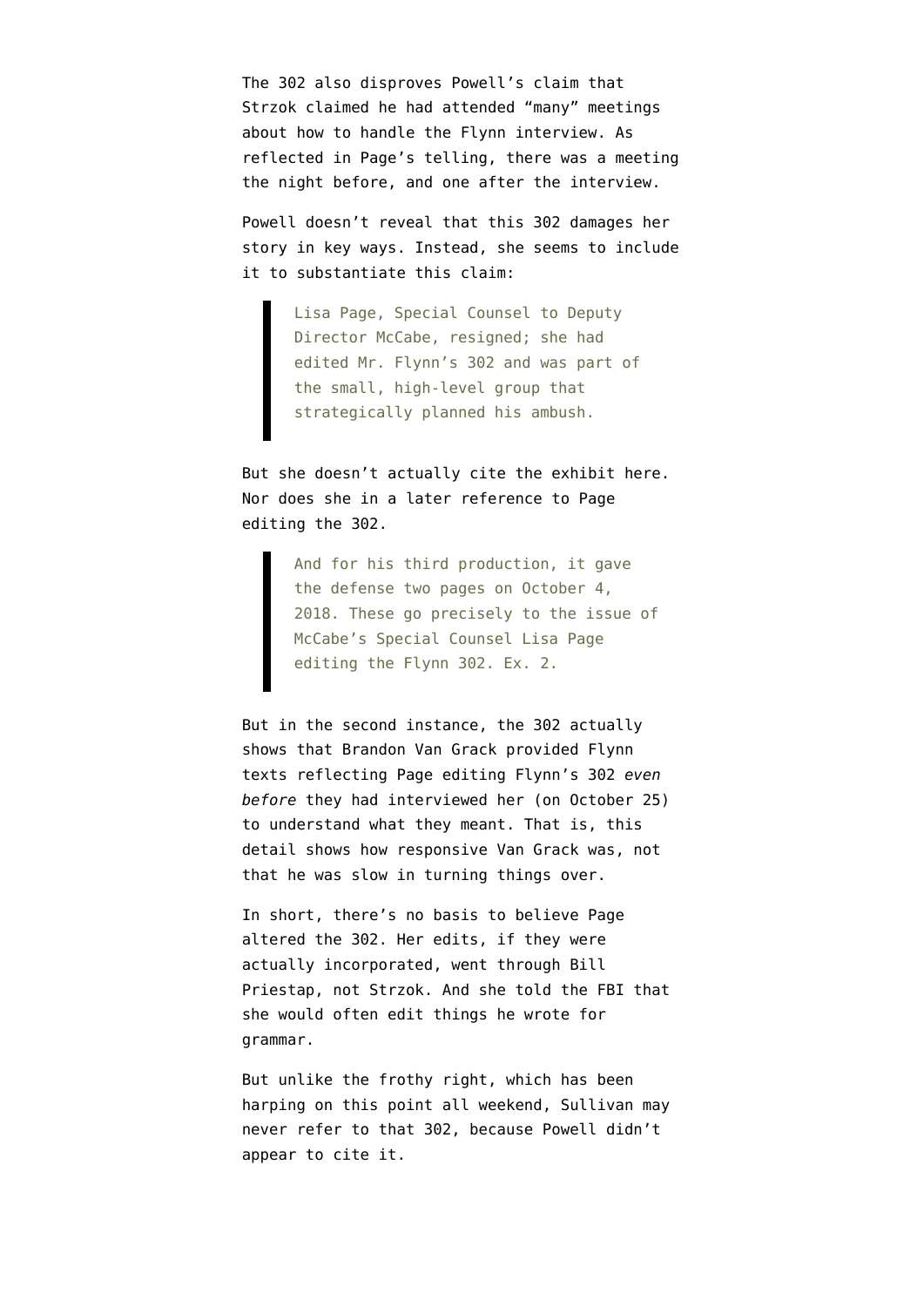## **Exhibit 13: WaPo reports on the Strzok-Page texts**

[Exhibit 13](https://www.courtlistener.com/recap/gov.uscourts.dcd.191592/gov.uscourts.dcd.191592.129.15.pdf) is a WaPo report describing that Mueller reassigned Strzok in the wake of the discovery of his texts with Page. Powell provides this to substantiate a theory that Mueller's prosecutors were pressuring Flynn to plead guilty knowing this would come out.

> Not only did Mr. Van Grack not disclose a single text message before Mr. Flynn agreed to plead guilty, but Special Counsel apparently managed to control the press on the issue until the plea was entered on December 1, 2017, in Judge Contreras's court. It defies credulity to suggest that it was only unlucky for Mr. Flynn that the story broke the very next day. Part of the evidence we request includes communications between the press and SCO, which will likely establish that Special Counsel intensified pressure on Mr. Flynn to plead immediately while it was pressuring the press not to explode the truth that destroyed the entire case. Karoun Demirjian, Top FBI official assigned to Mueller's Russia probe said to have been removed after sending anti-Trump texts, THE WASH. POST (Dec. 2, 2017), https://www.washingtonpost.com/world/nat ional-security/two-senior-fbiofficialson-clinton-trump-probes-exchanged-

politically-charged-textsdisparagingtrump/2017/12/02/9846421cd707-11e7-a986-d0a9770d9a3e\_story.html; MTC 11; Ex. 13.

Unfortunately for Powell, that doesn't change the fact that according to her own timeline, Van Grack had already disclosed this three days earlier, and that the reason the texts came out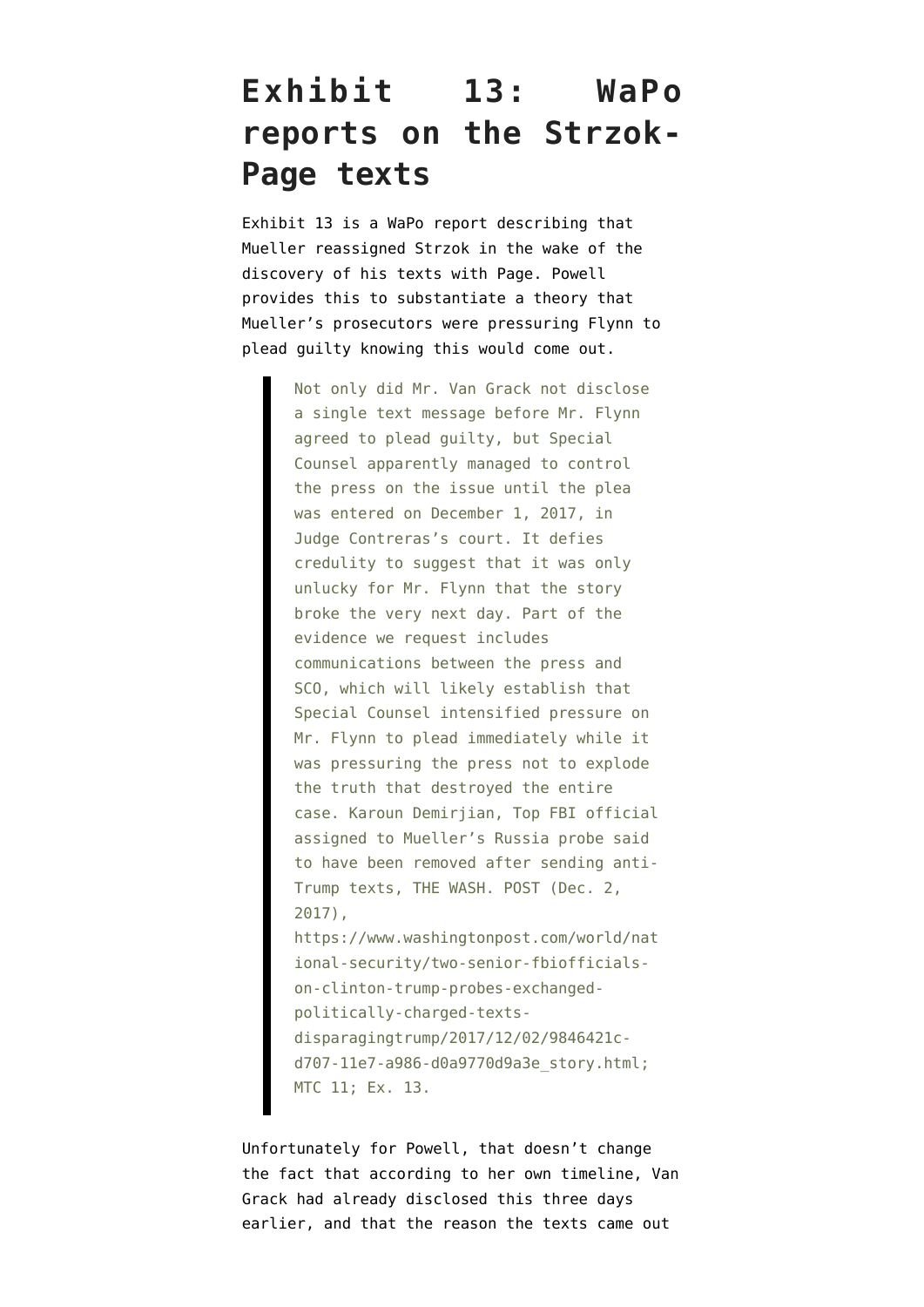is because Rod Rosenstein okayed their release in probable violation of the Privacy Act, something that Mueller's team probably had no way of anticipating.

# **Exhibit 14: The InfoWars event Flynn co-headlined with Ray McGovern and Julian Assange**

[Exhibit 14](https://www.courtlistener.com/recap/gov.uscourts.dcd.191592/gov.uscourts.dcd.191592.129.16.pdf) consists of materials from Flynn's speaker's bureau, which Powell submits to show that those events were solidly in the mainstream (which is absolutely true of the Kaspersky event).

> Mr. McCabe pointed to Mr. Flynn's "very public interactions with Vladimir Putin and other Russians." These "interactions" seem to have arisen from the work of CIA/FBI operatives Stefan Halper and Joseph Mifsud, and bookings made by Mr. Flynn's American speakers' bureau, Leading Authorities (which books engagements for countless former government officials and prominent people). Leading Authorities booked him for three events with "Russian connections": one in Moscow for RT and two in Washington. All were well attended by prominent persons from around the world because of the important issues discussed and the presence of other recognized experts on the programs. See Ex. 14; MTC 4, 16.

Yet among the other things these materials reveal are that the RT event featured Oliver Stone and Max Blumenthal on InfoWars (at a time when Russia had already kicked off its 2016 InfoWar against Putin).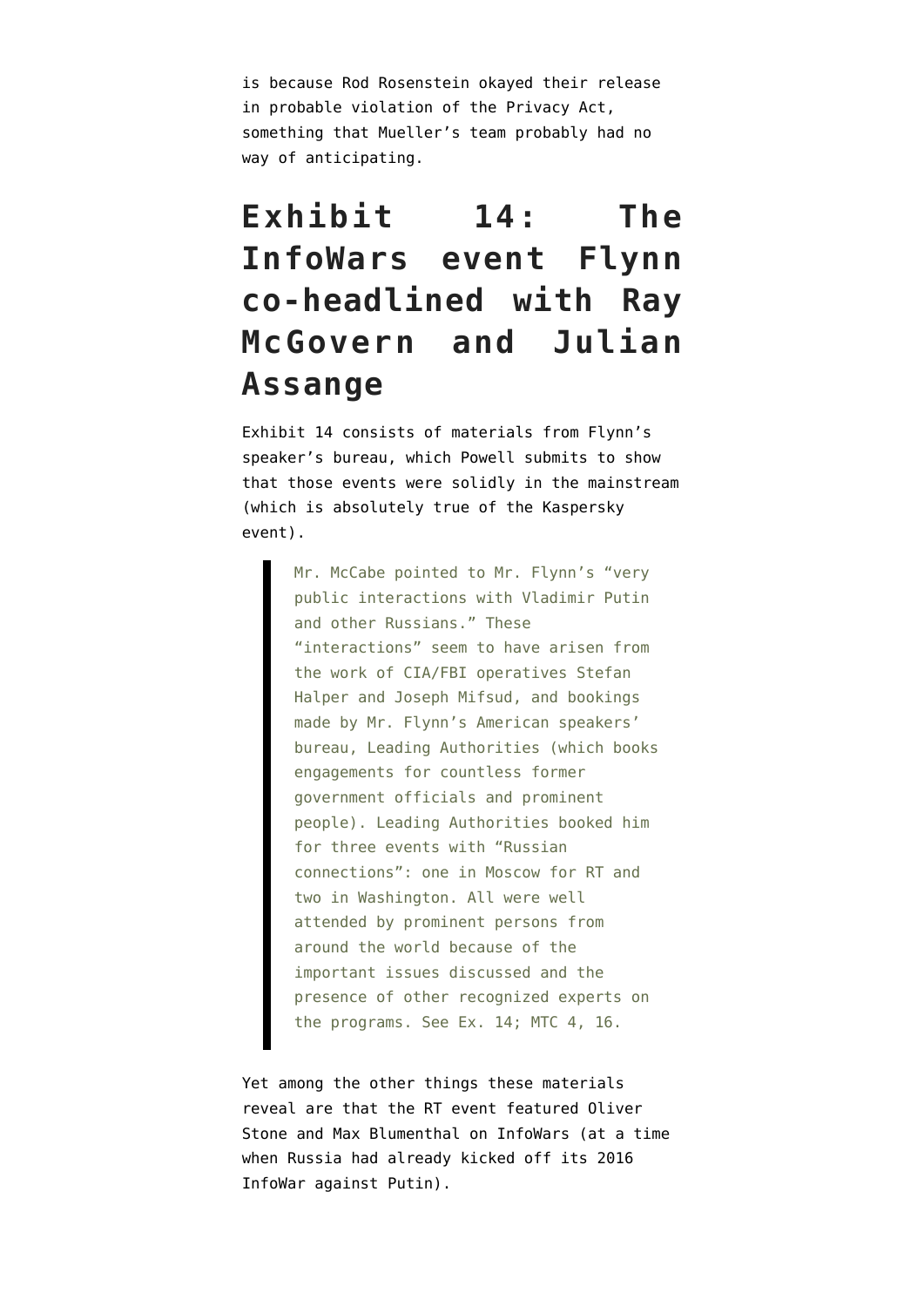#### 11:00 - 12:00 InfoWar: will there be a winner?

#### $>>$



Stone is a legendary American filmmaker, an Academy Award-winning<br>writer-director of films that often deal with controversial political issues of the 1960s, such as America's involvement with the Vietnam War. His works include such world-famous titles as JFK, Platoon, Wall Street, Nixon, Bush and Born on the Fourth of July. He is currently producing a film about Edward Snowden, the whistleblower who disclosed information about NSA's surveillance programs.



Blumenthal is known for his reporting in Israel and Palestine. He was one of the journalists reporting in the Gaza strip during the Israeli offensive in the Summer of 2014. Blumenthal is a senior writer for AlterNet; his writing on Israel-Palestine issues and other foreign-policy issues has appeared in<br>The New York Times, The Los Angeles Times, The Daily Beast, The Nation,<br>The Guardian, The Huffington Post, Salon.com and Al Jazeera English.

#### It also featured Julian Assange and Ray McGovern on a panel about security and surveillance.

#### 13:15 - 14:15 Security OR Surveillance: Can the right to privacy and effective anti-terror security coexist in the digital age?

Moderator: Thom Hartmann, acclaimed American author, progressive political commentator, and host of "The Big Picture", political commentary show, on RT America.



Assange is the co-founder and editor-in-chief of WikiLeaks. WikiLeaks<br>achieved particular prominence in 2010 after publishing leaked U.S.<br>military and diplomatic cables. Since 2012, facing extradition to Sweden Assange has been receiving political asylum at the Embassy of Ecuador in London. His award-winning interview series The Julian Assange Show aired exclusively on RT, generating a media firestorm.

#### His talk to Volga-Dnepr Airlines was not recorded or open to the media.

#### **Michael Flynn's Presentation Cyber Security** Format:60 Minutes of prepared remarks plus Q&A Moderated by Colon Miller

\*Presentation will not be recorded and no media will be present\* **Attire: Business** 

**Contract Contract Contract**  $\overline{\phantom{a}}$ 

The RT materials, while already broadly public, are especially damning, as they effectively show that Russia orchestrated his appearance, right alongside Putin, at the same event which a bunch of people who would later be part of the effort to deny Russia's role in this infowar. A number of these people have been friends of mine (though they're also among the people who've attacked me most baselessly once I started saying publicly that Russia did the hack), but they're in no way the best experts to talk about infowars or how to balance privacy and counterterrorism.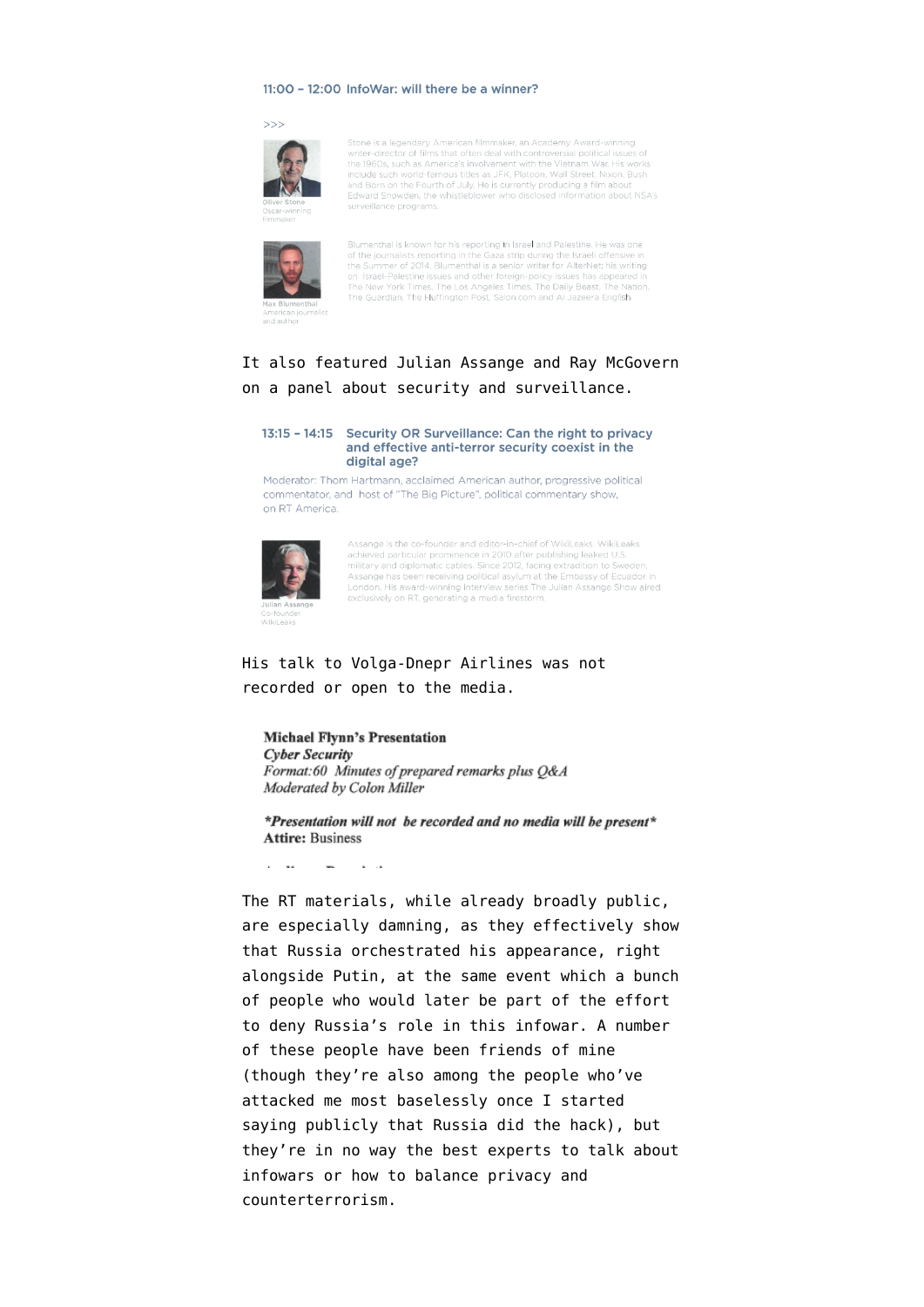# **Exhibit 15: Proof that Mueller's team provided discovery before Flynn pled guilty a second time before Sullivan**

[Exhibit 15](https://www.courtlistener.com/recap/gov.uscourts.dcd.191592/gov.uscourts.dcd.191592.129.17.pdf) is another timeline, this one providing the dates — but not the substance — of what Mueller provided in discovery in response to Emmet Sullivan's order (note: it also gets at least some of the dates wrong, even as compared to her other timeline).

Powell claims in her brief that Flynn didn't get all this material before he pled guilty the first time.

> Neither Mr. Flynn nor his former counsel had any of these documents or knowledge of the plethora of information discussed above when Mr. Flynn entered his plea.

But Powell's own timeline shows that every installment of the government's production save one preceded the date last year when Flynn pled guilty again to Emmet Sullivan.

The exception is material handed over on August 16 of this year that relates to Flynn's time at DIA which (given that it dates to at least two years before he committed the crimes in question) cannot be relevant to his crimes. Indeed, [the government says](https://www.courtlistener.com/recap/gov.uscourts.dcd.191592/gov.uscourts.dcd.191592.122.0_3.pdf) that some of it is inculpatory.

> Request #15: The government is not aware of any information in possession of the Defense Intelligence Agency that is favorable and material to sentencing, including the information that the government provided on August 16, 2019. Specifically, the information of which the government is aware, including that August 16 production, is either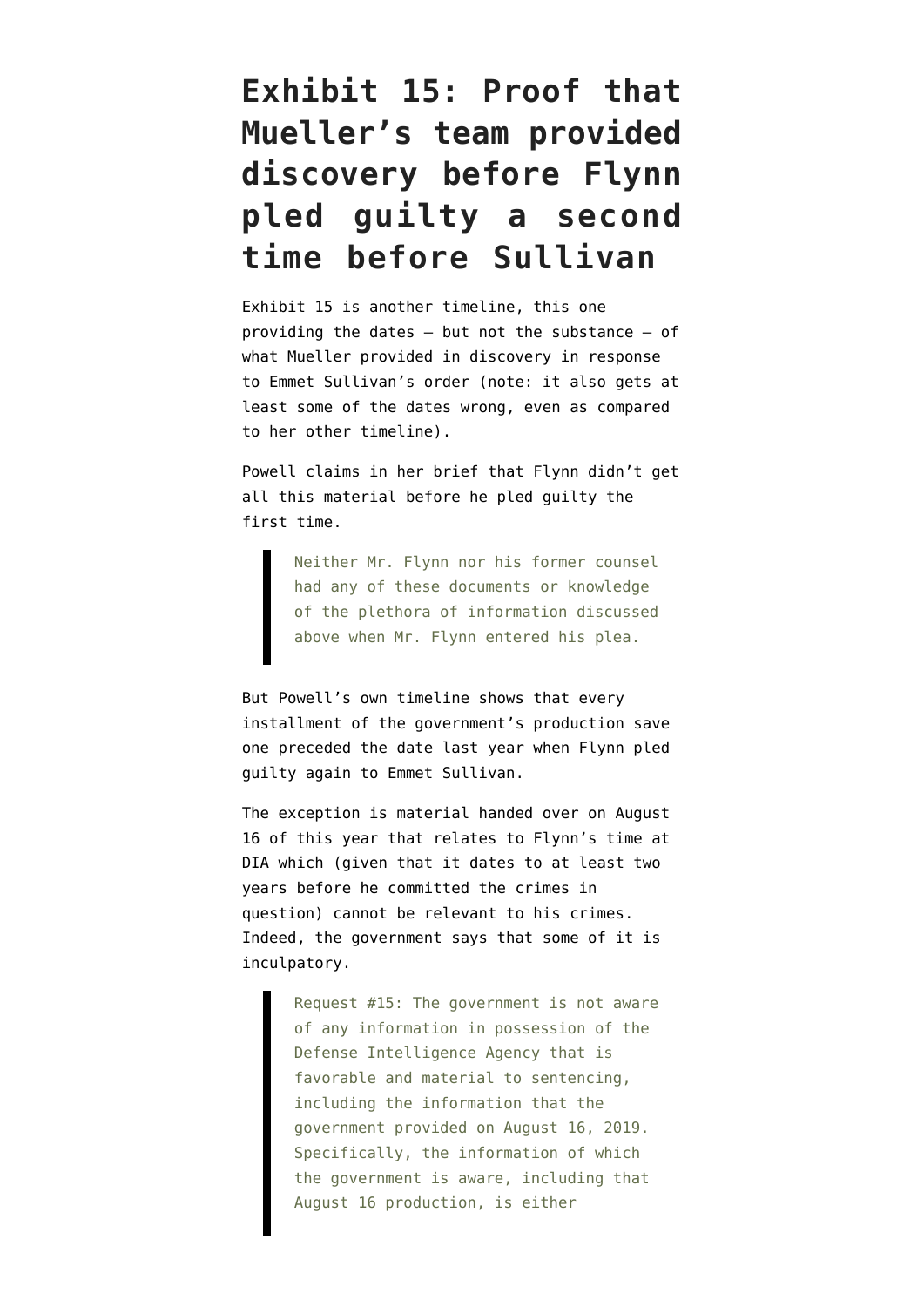inculpatory or has no relevance to the defendant's false statements to the FBI on January 24, 2017, or to the FARA Unit.

In short, Powell's own timeline shows that the government complied with Sullivan's standing order before Flynn pled guilty before Sullivan.

# **Exhibit 16: The handwriting analysis that doesn't even try to disprove Strzok**

Finally, there is [Exhibit 16](https://www.courtlistener.com/recap/gov.uscourts.dcd.191592/gov.uscourts.dcd.191592.129.18.pdf), a declaration from a handwriting analyst. Powell includes it to substantiate a demand for Strzok's original notes of his interview with Flynn to investigate an "anomaly" that she doesn't describe (making this request moot from a Brady standpoint).

> Agent Strzok's notes are far more detailed, lengthy, and written in a way that would not appear to be physically possible to write in a contemporaneous, casual setting. Ex. 10. The defense requests production of the actual, original notes, and handwriting samples of Strzok of contemporaneous and noncontemporaneous notes to evaluate another anomaly that further calls into question the entire effort by the FBI to manipulate and set up Mr. Flynn, and its report of that interview. Ex. 16.

But as her expert lays out, getting Strzok's original notes would not be enough, because he would also need a baseline of how Strzok takes notes.

> If additional comparable6 notations of Agent Strzok written under similar conditions could be obtained and submitted for analysis, it may be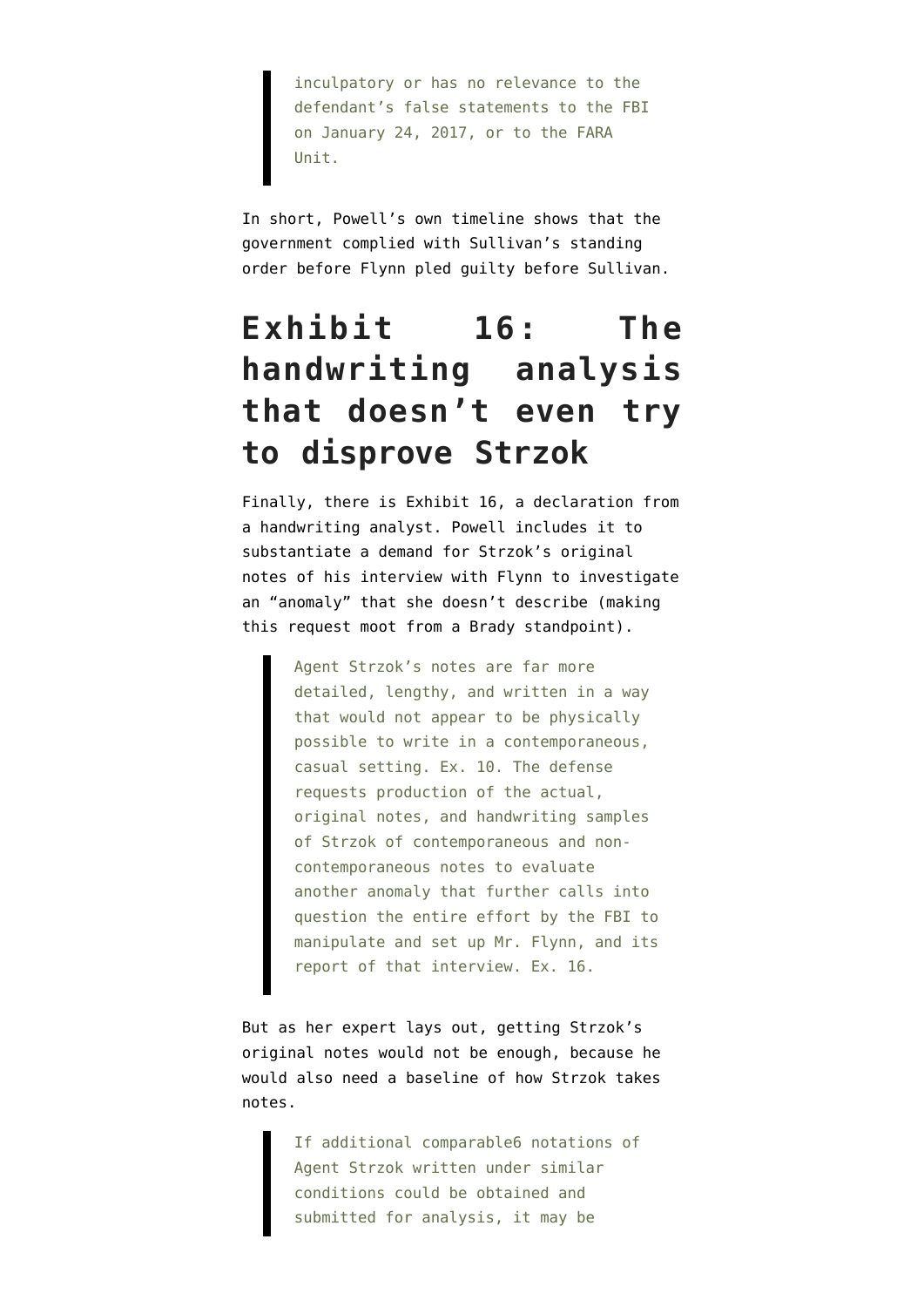possible to determine whether the (Q-1) notations were prepared as purported. In consideration of both the observations made, as well as limitations present, further analysis of the original evidence would likely be necessary to support any definitive conclusions in this matter.

Ultimately, her expert says he can't make any conclusions about whether the notes were "written during the course of the January 24th interview, or prepared at a subsequent time period."

> Based upon the inherent limitations arising from the examination of nonoriginal evidence, compounded with the lack of any known comparison handwritten notations of Agent Peter Strzok (i.e., other non-contested handwritten notations prepared under like conditions), it has been determined that no conclusion can be rendered as to whether the submitted (Q-1) notations were written during the course of the January 24th interview, or prepared at a subsequent time period.

But as Powell makes clear in *the very same paragraph* where she makes this demand, no one claimed that Strzok wrote these notes during the interview. Only Pientka's notes were taken during the interview (which is, again, one of those potentially bad things that is normal for FBI interviews that Powell thinks shouldn't happen with her client).

> Only the junior agent was taking notes during the interview. Strzok's 302 of July 2017 says that he was handling the interview and his partner was taking notes.

So Powell uses this expert to claim she needs the original of Strzok's notes to prove that he